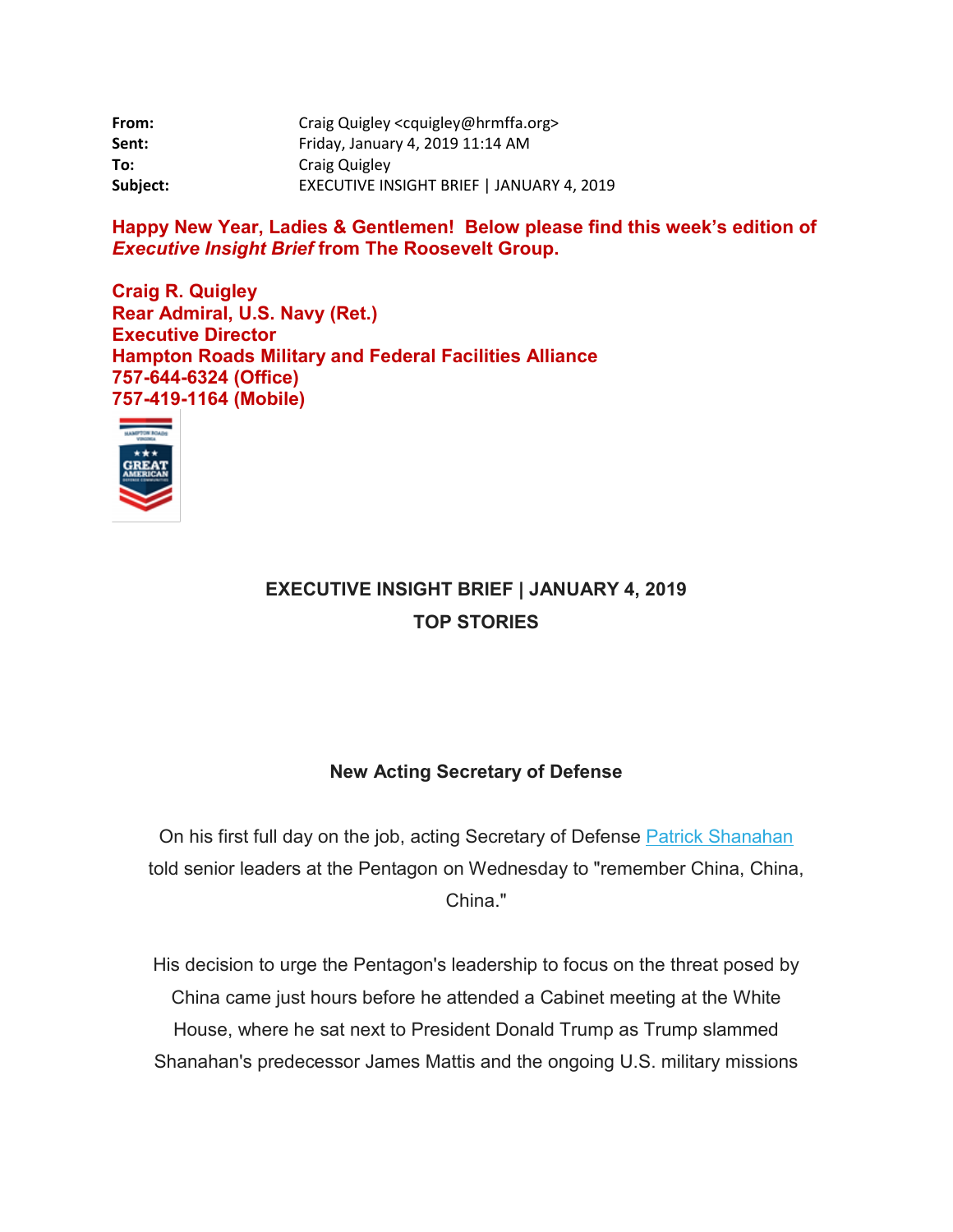in Syria and Afghanistan.

China, in particular, has repeatedly been labeled the greatest long-term security challenge facing the United States. [Read more here.](mhtml:file://I:%5C%7EBOS_WEEKLY_INFORMATION%5C2019%5CJanuary%204,%202019%5CGeneral%20Correspondence%5CEXECUTIVE%20INSIGHT%20BRIEF%20%20JANUARY%204%202019.mht!https://rooseveltdc.us12.list-manage.com/track/click?u=322456b7b4ad08c1b4904c407&id=fdb4a691c1&e=5c6d0a3b33)

### **Staying on the Topic of China…**

*Moon Landing:* China's space program achieved a first on Thursday: a [landing](mhtml:file://I:%5C%7EBOS_WEEKLY_INFORMATION%5C2019%5CJanuary%204,%202019%5CGeneral%20Correspondence%5CEXECUTIVE%20INSIGHT%20BRIEF%20%20JANUARY%204%202019.mht!https://rooseveltdc.us12.list-manage.com/track/click?u=322456b7b4ad08c1b4904c407&id=7b51c72ff4&e=5c6d0a3b33)  [on the so-called dark side of the moon.](mhtml:file://I:%5C%7EBOS_WEEKLY_INFORMATION%5C2019%5CJanuary%204,%202019%5CGeneral%20Correspondence%5CEXECUTIVE%20INSIGHT%20BRIEF%20%20JANUARY%204%202019.mht!https://rooseveltdc.us12.list-manage.com/track/click?u=322456b7b4ad08c1b4904c407&id=7b51c72ff4&e=5c6d0a3b33) The United States, the then-Soviet Union and more recently China have all sent spacecraft to the near side of the moon, which faces Earth, but this is the first-ever landing on the other side.

The China National Space Administration said the 10:26 a.m. landing of the Chang'e-4 lunar explorer has "opened up a new chapter in human lunar exploration." [Read more.](mhtml:file://I:%5C%7EBOS_WEEKLY_INFORMATION%5C2019%5CJanuary%204,%202019%5CGeneral%20Correspondence%5CEXECUTIVE%20INSIGHT%20BRIEF%20%20JANUARY%204%202019.mht!https://rooseveltdc.us12.list-manage.com/track/click?u=322456b7b4ad08c1b4904c407&id=26dafd18a7&e=5c6d0a3b33)

*Apple:* It's the latest evidence of how tensions between the world's two biggest economies are affecting the U.S., undercutting President Trump's assurances that America could continue to grow quickly despite the conflict. At the same time, Chinese growth is [decelerating more rapidly](mhtml:file://I:%5C%7EBOS_WEEKLY_INFORMATION%5C2019%5CJanuary%204,%202019%5CGeneral%20Correspondence%5CEXECUTIVE%20INSIGHT%20BRIEF%20%20JANUARY%204%202019.mht!https://rooseveltdc.us12.list-manage.com/track/click?u=322456b7b4ad08c1b4904c407&id=9a2f483c63&e=5c6d0a3b33) than many observers expected, leaving few winners on either side.

On Wednesday, Apple CEO Tim Cook wrote a [letter](mhtml:file://I:%5C%7EBOS_WEEKLY_INFORMATION%5C2019%5CJanuary%204,%202019%5CGeneral%20Correspondence%5CEXECUTIVE%20INSIGHT%20BRIEF%20%20JANUARY%204%202019.mht!https://rooseveltdc.us12.list-manage.com/track/click?u=322456b7b4ad08c1b4904c407&id=1b25bfc87f&e=5c6d0a3b33) to investors revising downward the company's revenue guidance for its first fiscal quarter from an [expected range](mhtml:file://I:%5C%7EBOS_WEEKLY_INFORMATION%5C2019%5CJanuary%204,%202019%5CGeneral%20Correspondence%5CEXECUTIVE%20INSIGHT%20BRIEF%20%20JANUARY%204%202019.mht!https://rooseveltdc.us12.list-manage.com/track/click?u=322456b7b4ad08c1b4904c407&id=fdd31f8450&e=5c6d0a3b33) of \$89 billion to \$93 billion to \$84 billion now. [More here.](mhtml:file://I:%5C%7EBOS_WEEKLY_INFORMATION%5C2019%5CJanuary%204,%202019%5CGeneral%20Correspondence%5CEXECUTIVE%20INSIGHT%20BRIEF%20%20JANUARY%204%202019.mht!https://rooseveltdc.us12.list-manage.com/track/click?u=322456b7b4ad08c1b4904c407&id=7edf01b17c&e=5c6d0a3b33)

*Military Updates:* A naval vessel called the Haiyangshan, carrying what appears to be a [railgun](mhtml:file://I:%5C%7EBOS_WEEKLY_INFORMATION%5C2019%5CJanuary%204,%202019%5CGeneral%20Correspondence%5CEXECUTIVE%20INSIGHT%20BRIEF%20%20JANUARY%204%202019.mht!https://rooseveltdc.us12.list-manage.com/track/click?u=322456b7b4ad08c1b4904c407&id=4140cfe0e9&e=5c6d0a3b33) on the bow, allegedly left the confines of the Yangtze River and is [being tested](mhtml:file://I:%5C%7EBOS_WEEKLY_INFORMATION%5C2019%5CJanuary%204,%202019%5CGeneral%20Correspondence%5CEXECUTIVE%20INSIGHT%20BRIEF%20%20JANUARY%204%202019.mht!https://rooseveltdc.us12.list-manage.com/track/click?u=322456b7b4ad08c1b4904c407&id=7f71560742&e=5c6d0a3b33) in the Pacific Ocean. First spotted in January of 2018, the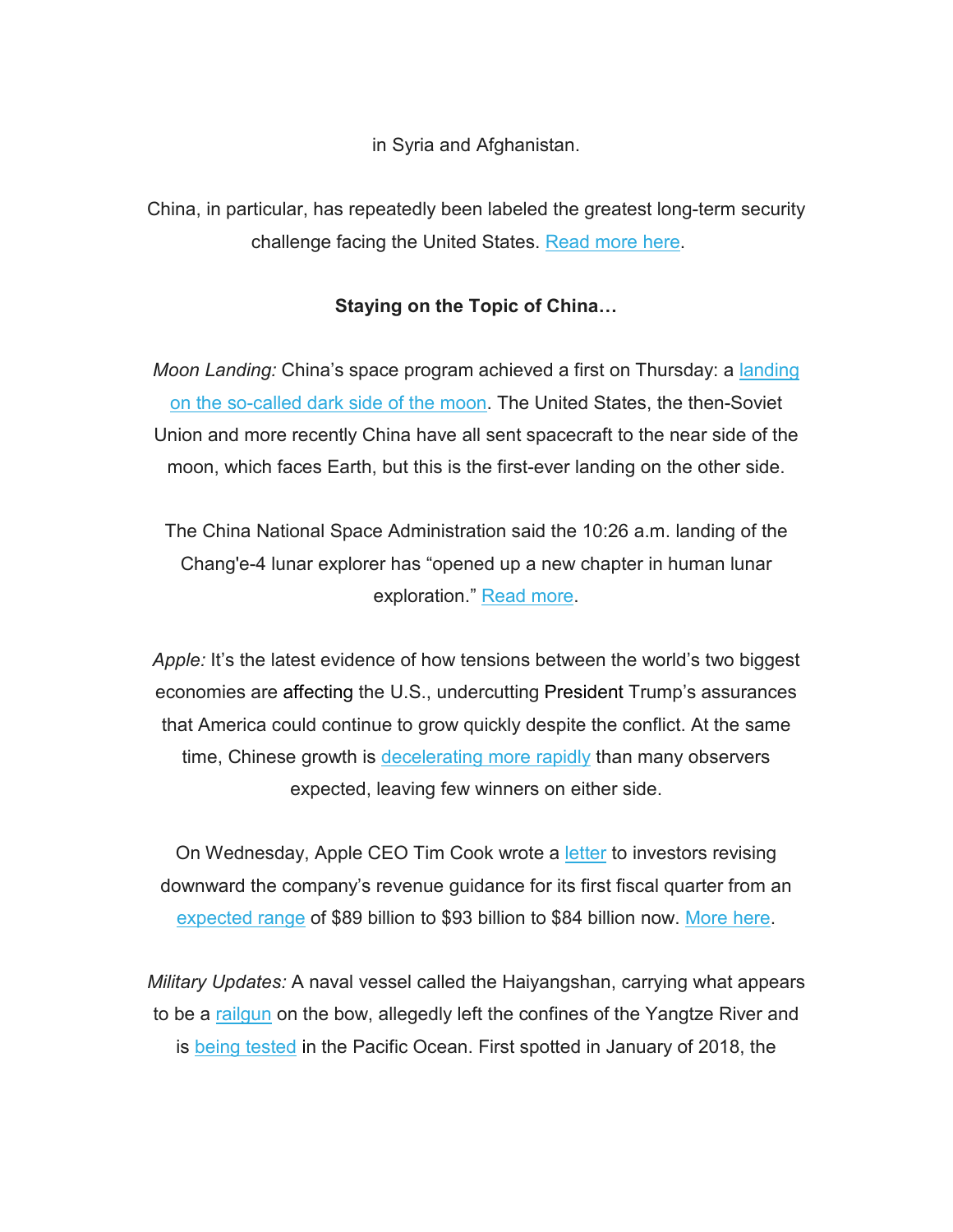railgun appears to be the first put on a warship by any country. Whether or not China is actually ahead of the U.S. in the area of railgun tech is an open question. [Click here for full story.](mhtml:file://I:%5C%7EBOS_WEEKLY_INFORMATION%5C2019%5CJanuary%204,%202019%5CGeneral%20Correspondence%5CEXECUTIVE%20INSIGHT%20BRIEF%20%20JANUARY%204%202019.mht!https://rooseveltdc.us12.list-manage.com/track/click?u=322456b7b4ad08c1b4904c407&id=8f7ce9ce84&e=5c6d0a3b33)

The Chinese military has recently unveiled its new light tank, the [Type 15.](mhtml:file://I:%5C%7EBOS_WEEKLY_INFORMATION%5C2019%5CJanuary%204,%202019%5CGeneral%20Correspondence%5CEXECUTIVE%20INSIGHT%20BRIEF%20%20JANUARY%204%202019.mht!https://rooseveltdc.us12.list-manage.com/track/click?u=322456b7b4ad08c1b4904c407&id=a75b51ed1e&e=5c6d0a3b33) This tank is smaller and lighter than the existing main battle tanks of the People's Liberation Army (PLA), meaning it can traverse terrain heavier tanks can't cross. The Type 15 has a 1,000 horsepower engine, about twice that of the Type 62 tank it is replacing. It boasts a 105 mm gun capable of firing armorpiercing shells and guided missiles, as opposed to the 85 mm gun of its Type 62 predecessor. [Full story.](mhtml:file://I:%5C%7EBOS_WEEKLY_INFORMATION%5C2019%5CJanuary%204,%202019%5CGeneral%20Correspondence%5CEXECUTIVE%20INSIGHT%20BRIEF%20%20JANUARY%204%202019.mht!https://rooseveltdc.us12.list-manage.com/track/click?u=322456b7b4ad08c1b4904c407&id=2d4ac13b58&e=5c6d0a3b33)

### **American Detained by Russia**

The Russian authorities have brought espionage charges against an American citizen, Paul N. Whelan, who faces up to 20 years in prison if convicted, the news agency Interfax reported on Thursday.

Whelan's case has so far remained [wrapped in mystery,](mhtml:file://I:%5C%7EBOS_WEEKLY_INFORMATION%5C2019%5CJanuary%204,%202019%5CGeneral%20Correspondence%5CEXECUTIVE%20INSIGHT%20BRIEF%20%20JANUARY%204%202019.mht!https://rooseveltdc.us12.list-manage.com/track/click?u=322456b7b4ad08c1b4904c407&id=c5439e597a&e=5c6d0a3b33) with no official information about what precisely he is accused of doing. His lawyer, Zherebenkov, said that he had been briefed on the charges against Whelan as well as the details of the case, but that he cannot comment on them due to a confidentiality agreement. He said that Whelan does not accept the charges and intends to plead not guilty in court.

U.S. Ambassador to Russia, [Jon Huntsman,](mhtml:file://I:%5C%7EBOS_WEEKLY_INFORMATION%5C2019%5CJanuary%204,%202019%5CGeneral%20Correspondence%5CEXECUTIVE%20INSIGHT%20BRIEF%20%20JANUARY%204%202019.mht!https://rooseveltdc.us12.list-manage.com/track/click?u=322456b7b4ad08c1b4904c407&id=a5910071bc&e=5c6d0a3b33) has met with the Michigan man accused of spying.

According to the Rosbalt news outlet, which is thought to have exclusive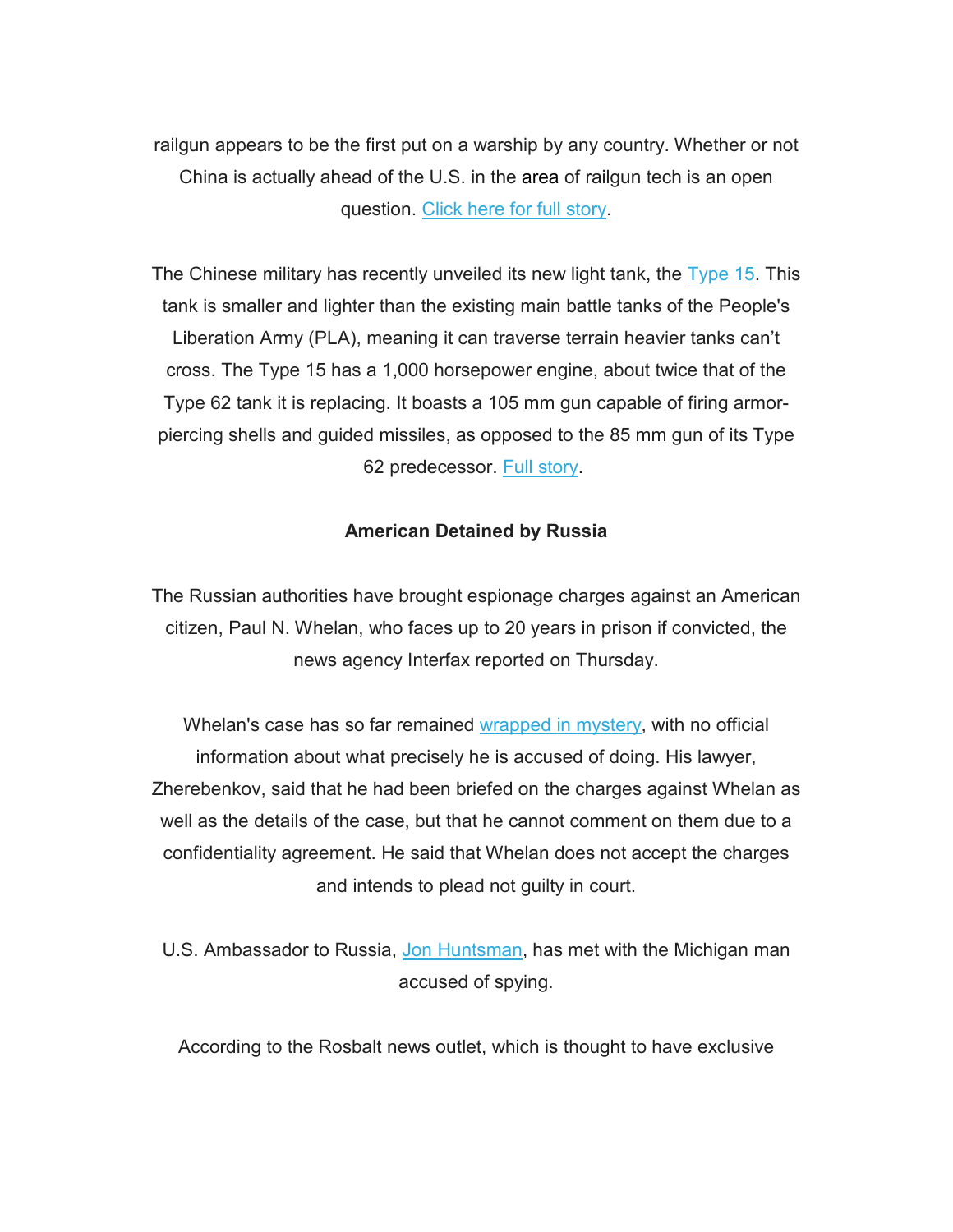sources via indirect links with the Kremlin, Whelan is [accused](mhtml:file://I:%5C%7EBOS_WEEKLY_INFORMATION%5C2019%5CJanuary%204,%202019%5CGeneral%20Correspondence%5CEXECUTIVE%20INSIGHT%20BRIEF%20%20JANUARY%204%202019.mht!https://rooseveltdc.us12.list-manage.com/track/click?u=322456b7b4ad08c1b4904c407&id=c064d8d49b&e=5c6d0a3b33) of trying to recruit a long-time Russian acquaintance to gain a list of names of employees of a Russian security agency. Paul has been to Russia many times for work and personal business, and he flew to Moscow on December 22 to attend a wedding ceremony for a fellow [former Marine](mhtml:file://I:%5C%7EBOS_WEEKLY_INFORMATION%5C2019%5CJanuary%204,%202019%5CGeneral%20Correspondence%5CEXECUTIVE%20INSIGHT%20BRIEF%20%20JANUARY%204%202019.mht!https://rooseveltdc.us12.list-manage.com/track/click?u=322456b7b4ad08c1b4904c407&id=39d5627054&e=5c6d0a3b33) and a Russian woman, David Whelan said.

The timing of the arrest - coming just 15 days after Russian Maria Butina pleaded guilty in Federal Court to charges of attempting to influence Republican political circles and U.S.-Russian relations - has many skeptical of the legitimacy of the charges imposed on Mr. Whelan.

### **Illegal Immigrant and Murderer of Police Officer Charged**

The man accused of shooting and killing a Northern California police officer the day after Christmas has been charged with [murder,](mhtml:file://I:%5C%7EBOS_WEEKLY_INFORMATION%5C2019%5CJanuary%204,%202019%5CGeneral%20Correspondence%5CEXECUTIVE%20INSIGHT%20BRIEF%20%20JANUARY%204%202019.mht!https://rooseveltdc.us12.list-manage.com/track/click?u=322456b7b4ad08c1b4904c407&id=113dee9a4a&e=5c6d0a3b33) according to court documents.

The criminal complaint filed in Stanislaus County for suspect Gustavo Perez [Arriaga,](mhtml:file://I:%5C%7EBOS_WEEKLY_INFORMATION%5C2019%5CJanuary%204,%202019%5CGeneral%20Correspondence%5CEXECUTIVE%20INSIGHT%20BRIEF%20%20JANUARY%204%202019.mht!https://rooseveltdc.us12.list-manage.com/track/click?u=322456b7b4ad08c1b4904c407&id=74e041b958&e=5c6d0a3b33) 32, a Mexican national, alleges that Arriaga "should have known" that Police Cpl. Ronil Singh was a "sworn police officer acting in the performance of his duties" and therefore "acted intentionally, deliberately and with premeditation."

Singh, 33, was killed on Dec. 26 just before 1 a.m. after he pulled [Ariaga](mhtml:file://I:%5C%7EBOS_WEEKLY_INFORMATION%5C2019%5CJanuary%204,%202019%5CGeneral%20Correspondence%5CEXECUTIVE%20INSIGHT%20BRIEF%20%20JANUARY%204%202019.mht!https://rooseveltdc.us12.list-manage.com/track/click?u=322456b7b4ad08c1b4904c407&id=75b7ce5dc4&e=5c6d0a3b33) over in his gray Dodge Ram pickup truck because he believed he was under the influence of alcohol, authorities said.

Arriaga, an undocumented immigrant, was arrested Friday and placed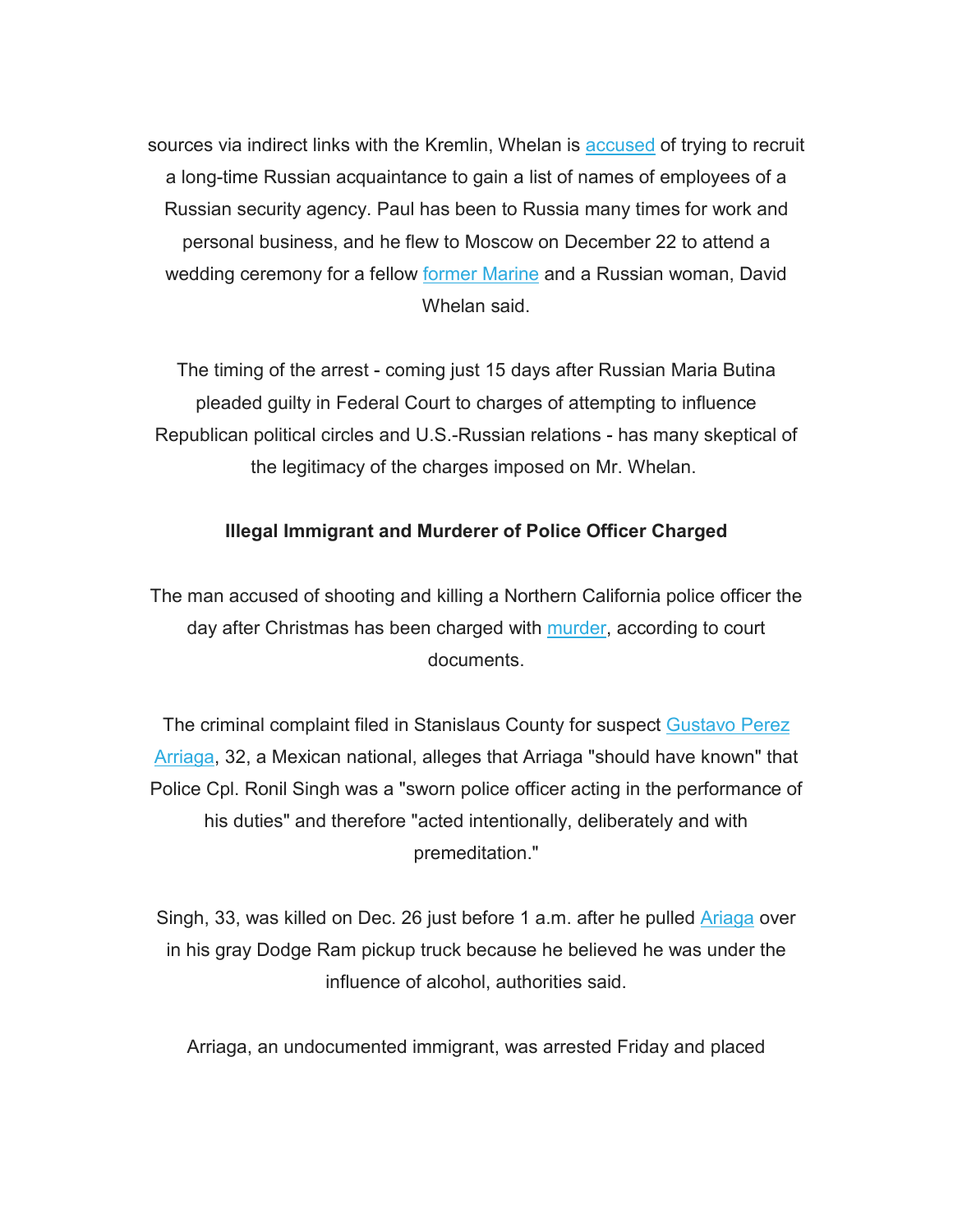in handcuffs after law enforcement officers surrounded a home in Bakersfield, California, about 200 miles south of Stanislaus County. He had tried to flee to Mexico after the shooting, Stanislaus County Sheriff Adam Christianson said after his arrest. Arriaga had known gang affiliations and two prior DUI arrests.

Seven of those who allegedly helped aid and abet the suspect have been arrested as well. They face criminal charges and deportation, as all are present in the United States illegally. [Read more.](mhtml:file://I:%5C%7EBOS_WEEKLY_INFORMATION%5C2019%5CJanuary%204,%202019%5CGeneral%20Correspondence%5CEXECUTIVE%20INSIGHT%20BRIEF%20%20JANUARY%204%202019.mht!https://rooseveltdc.us12.list-manage.com/track/click?u=322456b7b4ad08c1b4904c407&id=7a0530456f&e=5c6d0a3b33)

#### **Quick Hits**

As expected, [Nancy Pelosi](mhtml:file://I:%5C%7EBOS_WEEKLY_INFORMATION%5C2019%5CJanuary%204,%202019%5CGeneral%20Correspondence%5CEXECUTIVE%20INSIGHT%20BRIEF%20%20JANUARY%204%202019.mht!https://rooseveltdc.us12.list-manage.com/track/click?u=322456b7b4ad08c1b4904c407&id=4915445989&e=5c6d0a3b33) re-captured her position as Speaker of the House yesterday. She previously made history by becoming the first woman to hold the position back in 2007, then lost her seat to John Boehner as Republicans took 63 House seats from Democrats in 2010. [Read more.](mhtml:file://I:%5C%7EBOS_WEEKLY_INFORMATION%5C2019%5CJanuary%204,%202019%5CGeneral%20Correspondence%5CEXECUTIVE%20INSIGHT%20BRIEF%20%20JANUARY%204%202019.mht!https://rooseveltdc.us12.list-manage.com/track/click?u=322456b7b4ad08c1b4904c407&id=e4d1be407a&e=5c6d0a3b33)

A Marine who was fatally shot Tuesday at the Marine Barracks in Washington has been identified as [Lance Cpl. Riley S. Kuznia,](mhtml:file://I:%5C%7EBOS_WEEKLY_INFORMATION%5C2019%5CJanuary%204,%202019%5CGeneral%20Correspondence%5CEXECUTIVE%20INSIGHT%20BRIEF%20%20JANUARY%204%202019.mht!https://rooseveltdc.us12.list-manage.com/track/click?u=322456b7b4ad08c1b4904c407&id=d5752bb165&e=5c6d0a3b33) 20, of Karlstad, Minnesota, according to a press release from the Marine Corps on Wednesday. A local Fox News affiliate reported that the shooting appeared to be an accident and may have occurred during a guard shift change—but is currently under investigation. [Click here for more information.](mhtml:file://I:%5C%7EBOS_WEEKLY_INFORMATION%5C2019%5CJanuary%204,%202019%5CGeneral%20Correspondence%5CEXECUTIVE%20INSIGHT%20BRIEF%20%20JANUARY%204%202019.mht!https://rooseveltdc.us12.list-manage.com/track/click?u=322456b7b4ad08c1b4904c407&id=67086ec2fd&e=5c6d0a3b33)

Richard Arvin Overton, America's oldest World War II veteran and the thirdoldest man in the world, died Thursday afternoon from pneumonia. He was 112 [years old.](mhtml:file://I:%5C%7EBOS_WEEKLY_INFORMATION%5C2019%5CJanuary%204,%202019%5CGeneral%20Correspondence%5CEXECUTIVE%20INSIGHT%20BRIEF%20%20JANUARY%204%202019.mht!https://rooseveltdc.us12.list-manage.com/track/click?u=322456b7b4ad08c1b4904c407&id=ebb895eee9&e=5c6d0a3b33) In recent years, you'd probably find Richard sitting on the front porch of his Texas home, greeting people passing by, smoking a few of his 12 daily cigars and knocking back cups of whiskey-spiked coffee. During the course of his three years of active duty - which lasted from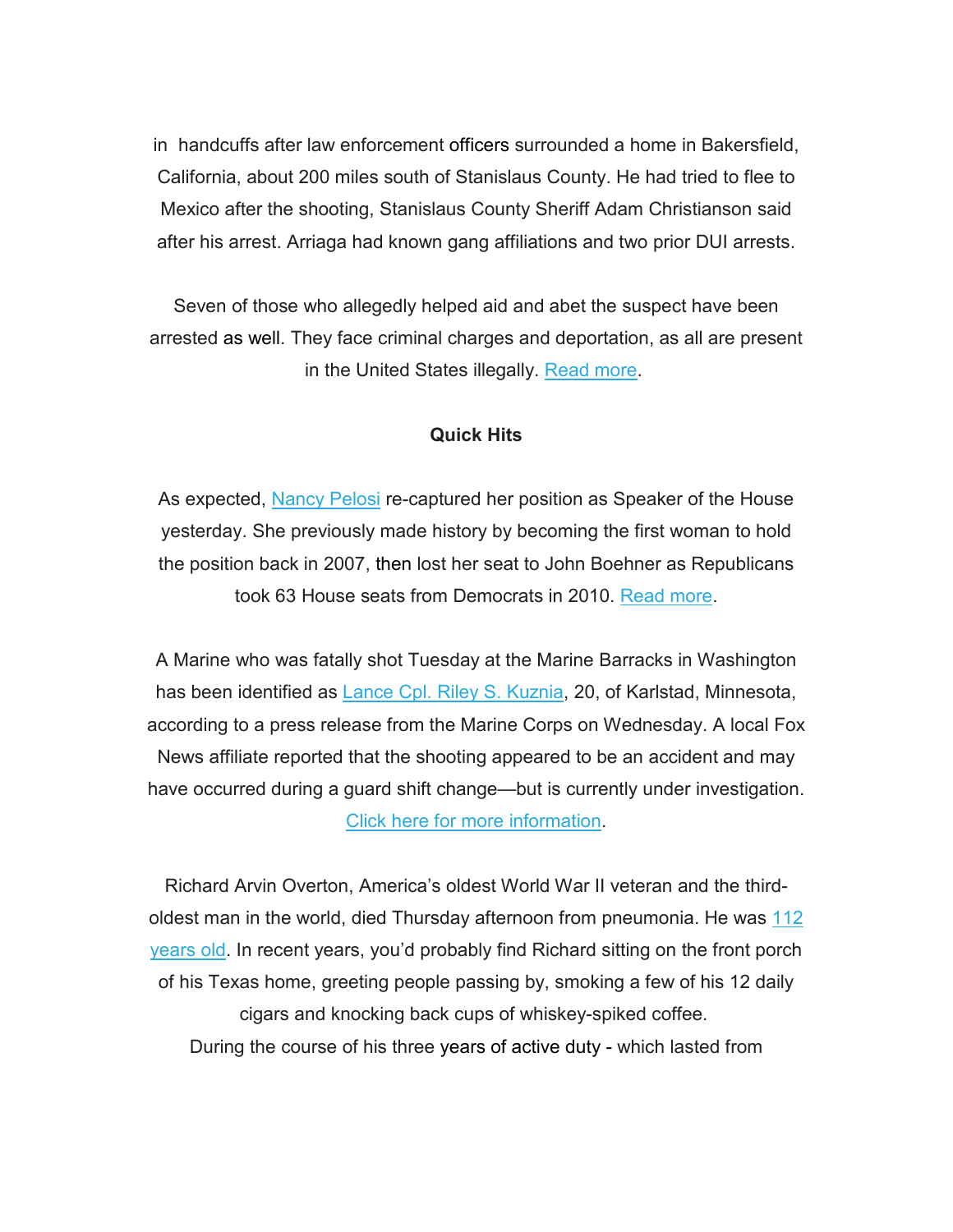September 1942 to October 1945 - Overton served in the all-black 1887th Engineer Aviation Battalion. [Read more here.](mhtml:file://I:%5C%7EBOS_WEEKLY_INFORMATION%5C2019%5CJanuary%204,%202019%5CGeneral%20Correspondence%5CEXECUTIVE%20INSIGHT%20BRIEF%20%20JANUARY%204%202019.mht!https://rooseveltdc.us12.list-manage.com/track/click?u=322456b7b4ad08c1b4904c407&id=a59f987e98&e=5c6d0a3b33)

### **This Day in History**

*1847*: [Samuel Colt](mhtml:file://I:%5C%7EBOS_WEEKLY_INFORMATION%5C2019%5CJanuary%204,%202019%5CGeneral%20Correspondence%5CEXECUTIVE%20INSIGHT%20BRIEF%20%20JANUARY%204%202019.mht!https://rooseveltdc.us12.list-manage.com/track/click?u=322456b7b4ad08c1b4904c407&id=a167f971e6&e=5c6d0a3b33) sells his first revolver pistol to the U.S. government. His U.S. revolver patent will give him a monopoly on the manufacturing of revolvers until 1857, and during the Civil War his factory in Hartford, Connecticut, will supply firearms to both the North and the South.

1896: Utah becomes the [45th state](mhtml:file://I:%5C%7EBOS_WEEKLY_INFORMATION%5C2019%5CJanuary%204,%202019%5CGeneral%20Correspondence%5CEXECUTIVE%20INSIGHT%20BRIEF%20%20JANUARY%204%202019.mht!https://rooseveltdc.us12.list-manage.com/track/click?u=322456b7b4ad08c1b4904c407&id=9cb7cfee2f&e=5c6d0a3b33) of the Union.

*1974*: President Richard Nixon refuses to hand over tape recordings and documents that had been subpoenaed by the Senate [Watergate](mhtml:file://I:%5C%7EBOS_WEEKLY_INFORMATION%5C2019%5CJanuary%204,%202019%5CGeneral%20Correspondence%5CEXECUTIVE%20INSIGHT%20BRIEF%20%20JANUARY%204%202019.mht!https://rooseveltdc.us12.list-manage.com/track/click?u=322456b7b4ad08c1b4904c407&id=ee2e43e50a&e=5c6d0a3b33) Committee.

*1999*: The euro, the new currency of 11 nations, goes into effect on the continent of Europe.

*2004*: NASA's Mars rover [Spirit](mhtml:file://I:%5C%7EBOS_WEEKLY_INFORMATION%5C2019%5CJanuary%204,%202019%5CGeneral%20Correspondence%5CEXECUTIVE%20INSIGHT%20BRIEF%20%20JANUARY%204%202019.mht!https://rooseveltdc.us12.list-manage.com/track/click?u=322456b7b4ad08c1b4904c407&id=9ad8ce67ed&e=5c6d0a3b33) successfully lands on Mars.

*2007*: Rep. Nancy Pelosi (D-California) becomes the first female speaker of the U.S. House of Representatives.

*2010*: [Burj Khalifa](mhtml:file://I:%5C%7EBOS_WEEKLY_INFORMATION%5C2019%5CJanuary%204,%202019%5CGeneral%20Correspondence%5CEXECUTIVE%20INSIGHT%20BRIEF%20%20JANUARY%204%202019.mht!https://rooseveltdc.us12.list-manage.com/track/click?u=322456b7b4ad08c1b4904c407&id=ebecc1ae8d&e=5c6d0a3b33) (Khalifa Tower) officially opens in Dubai, UAE. At 2,722 ft. it is the world's tallest man-made structure.

See more at [history.net](mhtml:file://I:%5C%7EBOS_WEEKLY_INFORMATION%5C2019%5CJanuary%204,%202019%5CGeneral%20Correspondence%5CEXECUTIVE%20INSIGHT%20BRIEF%20%20JANUARY%204%202019.mht!https://rooseveltdc.us12.list-manage.com/track/click?u=322456b7b4ad08c1b4904c407&id=0a8ac7637e&e=5c6d0a3b33)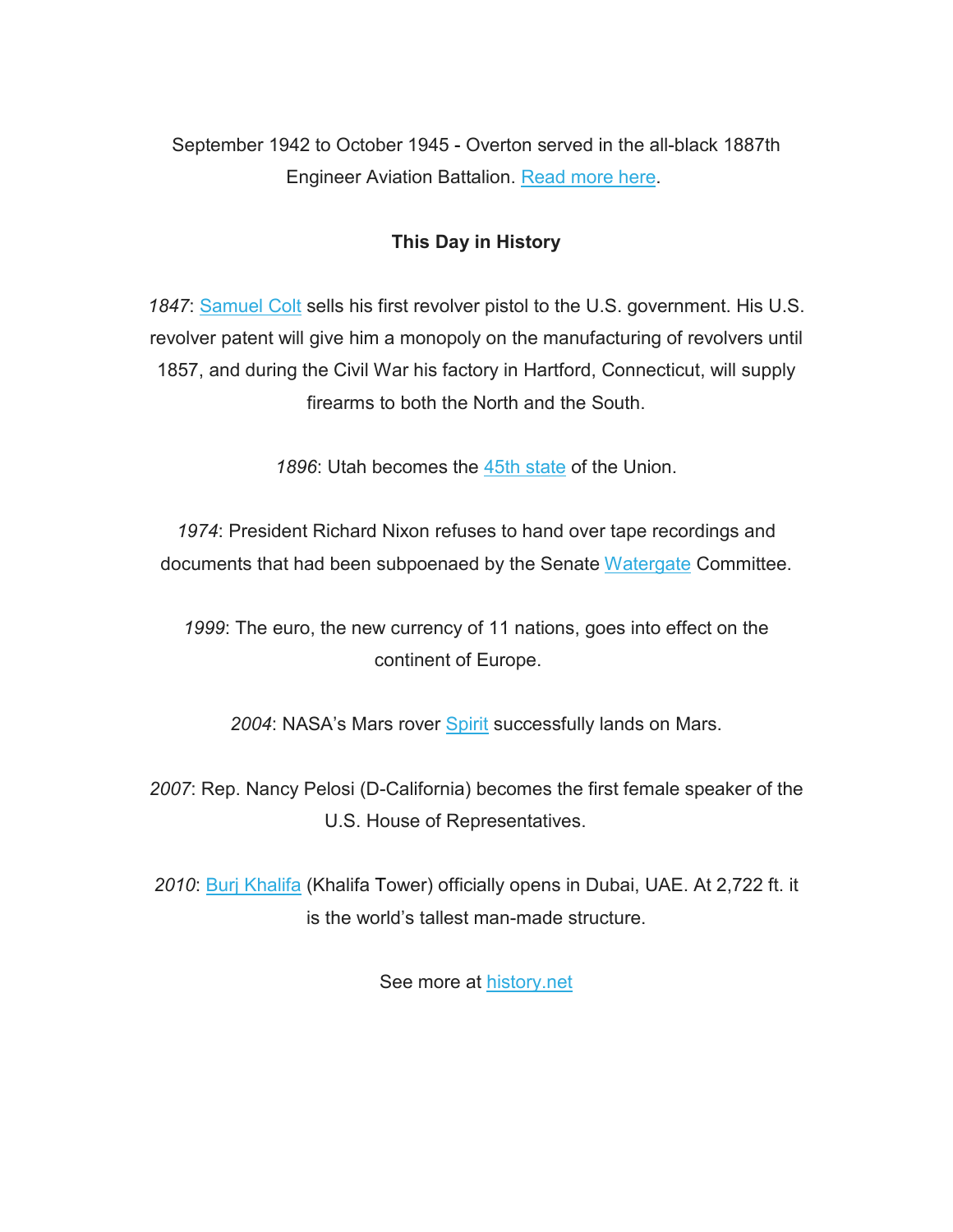**Look Ahead**  *Saturday, January 5th* 1:00 PM EST

Book Discussion: [Politics and Prose Bookstore](mhtml:file://I:%5C%7EBOS_WEEKLY_INFORMATION%5C2019%5CJanuary%204,%202019%5CGeneral%20Correspondence%5CEXECUTIVE%20INSIGHT%20BRIEF%20%20JANUARY%204%202019.mht!https://rooseveltdc.us12.list-manage.com/track/click?u=322456b7b4ad08c1b4904c407&id=c0e27a4975&e=5c6d0a3b33)

Topic: Foreign Affairs

[books@politics-prose.com](mailto:books@politics-prose.com) | 202-364-1919

Politics and Prose, 5015 Connecticut Avenue NW

*Monday, January 7th*

2:00 PM EST

Discussion: [The Brookings Institution](mhtml:file://I:%5C%7EBOS_WEEKLY_INFORMATION%5C2019%5CJanuary%204,%202019%5CGeneral%20Correspondence%5CEXECUTIVE%20INSIGHT%20BRIEF%20%20JANUARY%204%202019.mht!https://rooseveltdc.us12.list-manage.com/track/click?u=322456b7b4ad08c1b4904c407&id=10b69c203f&e=5c6d0a3b33)

Topic: Foreign Affairs

[events@brookings.edu](mailto:events@brookings.edu) | 202-797-6105

Brookings Institution, 1775 Massachusetts Avenue NW, Falk Auditorium

5:30 PM EST

Forum: [Association of the United States Army](mhtml:file://I:%5C%7EBOS_WEEKLY_INFORMATION%5C2019%5CJanuary%204,%202019%5CGeneral%20Correspondence%5CEXECUTIVE%20INSIGHT%20BRIEF%20%20JANUARY%204%202019.mht!https://rooseveltdc.us12.list-manage.com/track/click?u=322456b7b4ad08c1b4904c407&id=9a74c48f9c&e=5c6d0a3b33)

Gordon R. Sullivan Conference and Event Center, AUSA headquarters, 2425

Wilson Boulevard, Arlington, VA

6:00 PM EST

Forum: [The Association of the U.S. Army Institute of Land Warfare](mhtml:file://I:%5C%7EBOS_WEEKLY_INFORMATION%5C2019%5CJanuary%204,%202019%5CGeneral%20Correspondence%5CEXECUTIVE%20INSIGHT%20BRIEF%20%20JANUARY%204%202019.mht!https://rooseveltdc.us12.list-manage.com/track/click?u=322456b7b4ad08c1b4904c407&id=83d0fd4a1b&e=5c6d0a3b33)

Topic: Defense

LaSharryn Duncan: [lduncan@ausa.org](mailto:lduncan@ausa.org) | 703-907-2602

AUSA Headquarters, 2425 Wilson Boulevard, Arlington, Va.

*Tuesday, January 8th*

7:30 AM EST

Discussion: [The Armed Forces Communications and Electronics Association](mhtml:file://I:%5C%7EBOS_WEEKLY_INFORMATION%5C2019%5CJanuary%204,%202019%5CGeneral%20Correspondence%5CEXECUTIVE%20INSIGHT%20BRIEF%20%20JANUARY%204%202019.mht!https://rooseveltdc.us12.list-manage.com/track/click?u=322456b7b4ad08c1b4904c407&id=fe7f8e4668&e=5c6d0a3b33)

Topic: Defense

703-631-6179Oracle Auditorium, 1910 Oracle Way, Reston, Va.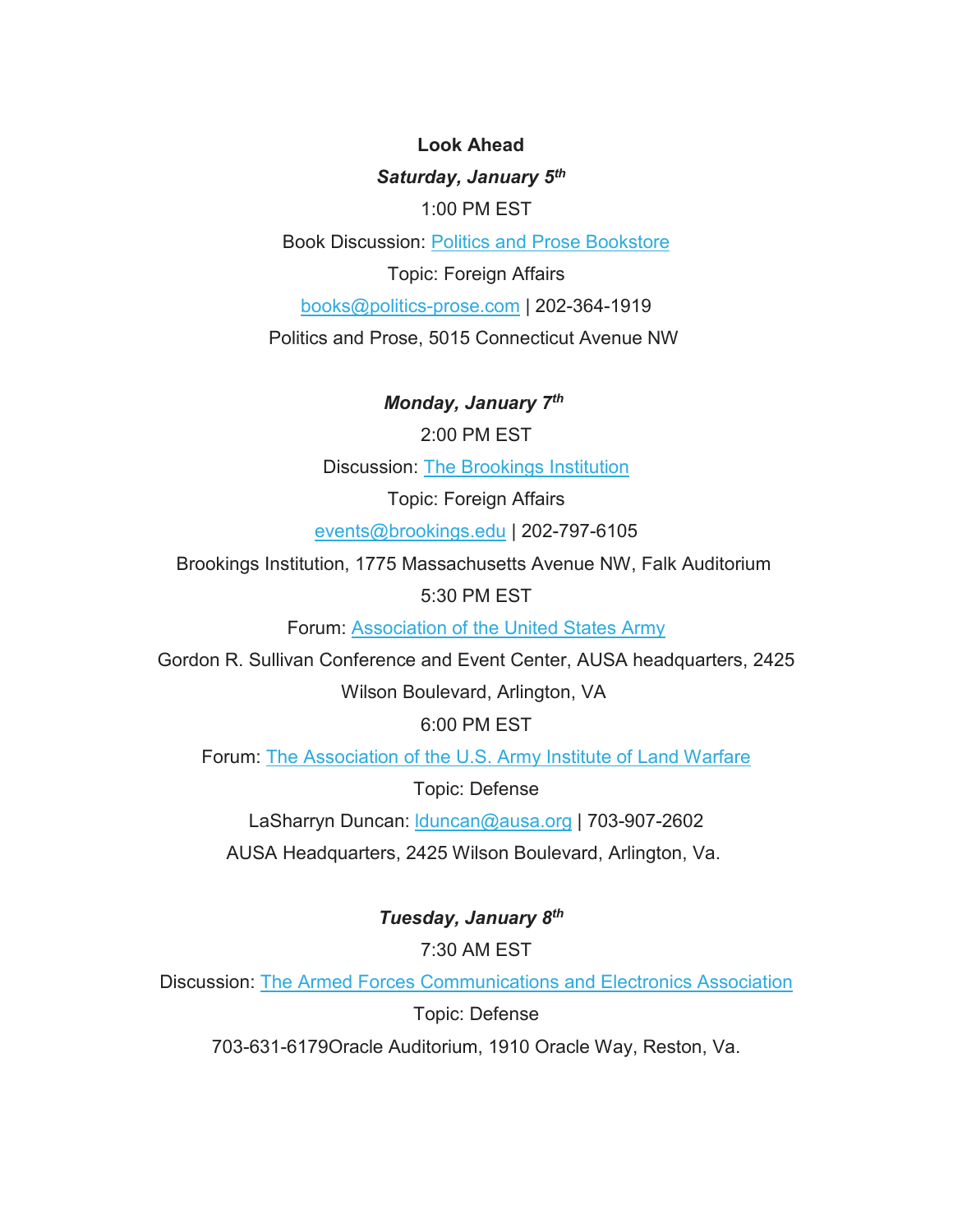#### 8:45 AM EST

Meeting: The National Defense Industrial Association Procurement Division Topic: Defense

Evamarie Socha: [esocha@ndia.org](mailto:esocha@ndia.org) | 703-247-2579 American Institute of Architects, 1735 New York Avenue NW

10:00 AM EST

Discussion: [Center for a New American Security](mhtml:file://I:%5C%7EBOS_WEEKLY_INFORMATION%5C2019%5CJanuary%204,%202019%5CGeneral%20Correspondence%5CEXECUTIVE%20INSIGHT%20BRIEF%20%20JANUARY%204%202019.mht!https://rooseveltdc.us12.list-manage.com/track/click?u=322456b7b4ad08c1b4904c407&id=667bcd5e60&e=5c6d0a3b33) 1152 15th Street NW, Suite 950

### *Wednesday, January 9th*

8:30 AM EST

Discussion: [The Center for Strategic and International Studies](mhtml:file://I:%5C%7EBOS_WEEKLY_INFORMATION%5C2019%5CJanuary%204,%202019%5CGeneral%20Correspondence%5CEXECUTIVE%20INSIGHT%20BRIEF%20%20JANUARY%204%202019.mht!https://rooseveltdc.us12.list-manage.com/track/click?u=322456b7b4ad08c1b4904c407&id=3dc134d461&e=5c6d0a3b33)

Topic: Environment

Andrew Schwartz: [aschwartz@csis.org](mailto:aschwartz@csis.org) | 202-775-3242

CSIS, 1616 Rhode Island Avenue NW

### 8:30 AM EST

Meeting: Center for the National Interest Department of Defense Undersecretary/Chief Financial Officer David Norquist Caroline Caywood: [ccaywood@cftni.org](mailto:ccaywood@cftni.org) | 202-887-1000 1025 Connecticut Avenue NW Suite 1200

### 9:30 AM EST

Meeting: State Department Topic: International Maritime Search and Rescue George Detweiler: [George.H.Detweiler@uscg.mil](mailto:George.H.Detweiler@uscg.mil) | 202-372-1566 Radio Technical Commission for Maritime Services (RTCM), 1621 N Kent St.,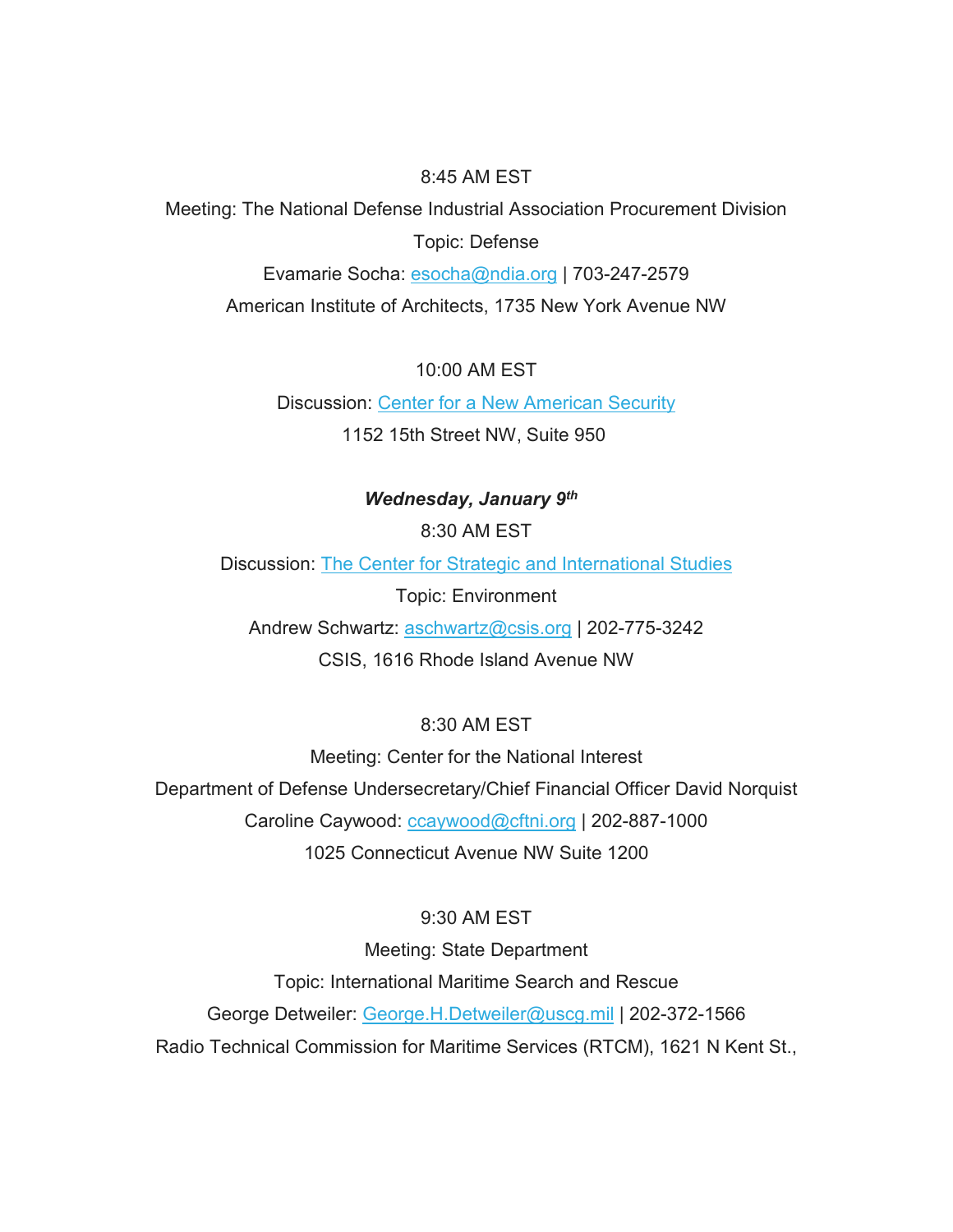Suite 705, Arlington, Va.

#### 10:45 AM EST

Discussion: [The Hudson Institute](mhtml:file://I:%5C%7EBOS_WEEKLY_INFORMATION%5C2019%5CJanuary%204,%202019%5CGeneral%20Correspondence%5CEXECUTIVE%20INSIGHT%20BRIEF%20%20JANUARY%204%202019.mht!https://rooseveltdc.us12.list-manage.com/track/click?u=322456b7b4ad08c1b4904c407&id=5cebc5bdf1&e=5c6d0a3b33) Topic: Foreign Affairs Carolyn Stewart: [cstewart@hudson.org](mailto:cstewart@hudson.org) | 202-974-6456 Hudson Institute, 1201 Pennsylvania Avenue NW, Suite 400

#### 3:00 PM EST

Seminar: [The Center for Strategic and International Studies](mhtml:file://I:%5C%7EBOS_WEEKLY_INFORMATION%5C2019%5CJanuary%204,%202019%5CGeneral%20Correspondence%5CEXECUTIVE%20INSIGHT%20BRIEF%20%20JANUARY%204%202019.mht!https://rooseveltdc.us12.list-manage.com/track/click?u=322456b7b4ad08c1b4904c407&id=70774e96d9&e=5c6d0a3b33) Topic: Foreign Affairs Andrew Schwartz: [aschwartz@csis.org](mailto:aschwartz@csis.org) | 202-775-3242 CSIS, 1616 Rhodes Island Avenue NW, Second Floor Conference Center

#### *Thursday, January 10th*

12:00 AM EST News Conference: The U.S. Chamber of Commerce Topic: Commerce [press@uschamber.com](mailto:press@uschamber.com) | 202-463-5682 USCC, 1615 H St. NW

8:00 AM EST Discussion: The National Defense Industrial Association Topic: Defense Evamarie Socha: [esocha@ndia.org](mailto:esocha@ndia.org) | 703-247-2579 Army Navy Country Club, 1700 Army Navy Drive, Arlington, Va.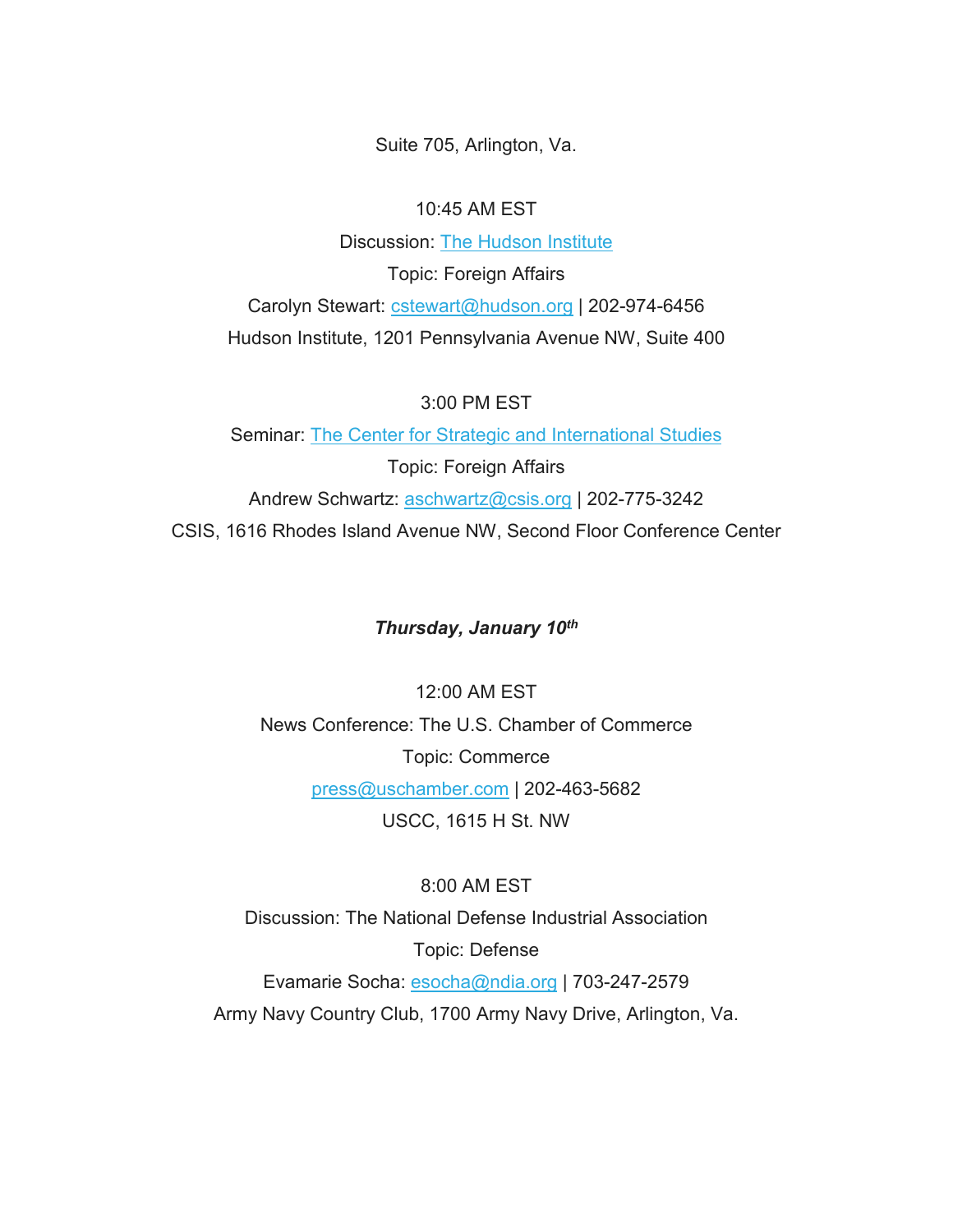9:00 AM EST

Meeting: Defense Department; Defense Acquisition Regulations System Topic: Defense Contracts

Amy Williams: [osd.dfars@mail.mil](mailto:osd.dfars@mail.mil) | 571-372-6106

Mark Center, 4800 Mark Center Drive, Level B-1, Auditorium, Alexandria, Va.

9:00 AM EST

Meeting: Defense Department; Office of the Secretary; Undersecretary for Personnel and Readiness

Topic: Uniform Formulary Beneficiary

Col. Paul Hoerner: [dha.ncr.j-6.mbx.baprequests@mail.mil](mailto:dha.ncr.j-6.mbx.baprequests@mail.mil) | 703-681-2890 Naval Heritage Center Theater, 701 Pennsylvania Avenue NW

10:00 AM EST

Event: [The Center for Strategic and International Studies and the United States](mhtml:file://I:%5C%7EBOS_WEEKLY_INFORMATION%5C2019%5CJanuary%204,%202019%5CGeneral%20Correspondence%5CEXECUTIVE%20INSIGHT%20BRIEF%20%20JANUARY%204%202019.mht!https://rooseveltdc.us12.list-manage.com/track/click?u=322456b7b4ad08c1b4904c407&id=e78af7b42e&e=5c6d0a3b33) 

**[Maritime Institute](mhtml:file://I:%5C%7EBOS_WEEKLY_INFORMATION%5C2019%5CJanuary%204,%202019%5CGeneral%20Correspondence%5CEXECUTIVE%20INSIGHT%20BRIEF%20%20JANUARY%204%202019.mht!https://rooseveltdc.us12.list-manage.com/track/click?u=322456b7b4ad08c1b4904c407&id=e78af7b42e&e=5c6d0a3b33)** 

Topic: Defense

Andrew Schwartz: [aschwartz@csis.org](mailto:aschwartz@csis.org) | 202-775-3242 CSIS, 1616 Rhodes Island Avenue NW

10:15 AM EST Discussion: The Atlantic Council Topic: Defense Travis Horne: [press@atlanticcouncil.org](mailto:press@atlanticcouncil.org) | 202-778-4993 Atlantic Council, 1030 15th St. NW, 12th Floor

*Friday, January 11th*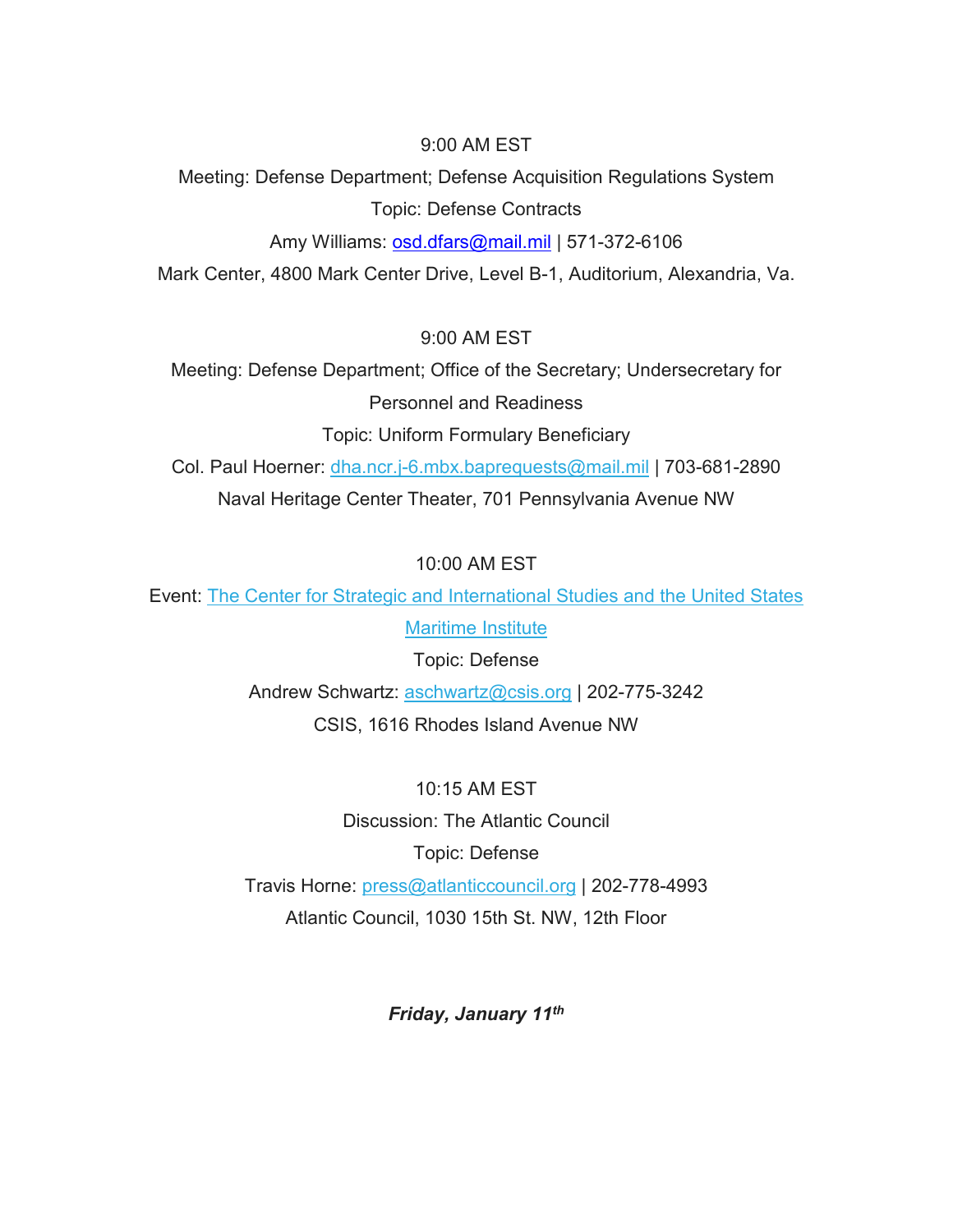#### 9:00 AM EST

Discussion: [The Carnegie Endowment for International Peace](mhtml:file://I:%5C%7EBOS_WEEKLY_INFORMATION%5C2019%5CJanuary%204,%202019%5CGeneral%20Correspondence%5CEXECUTIVE%20INSIGHT%20BRIEF%20%20JANUARY%204%202019.mht!https://rooseveltdc.us12.list-manage.com/track/click?u=322456b7b4ad08c1b4904c407&id=630d4893ee&e=5c6d0a3b33) Topic: Foreign Affairs Meshal DeSantis: [mdesantis@ceip.org](mailto:mdesantis@ceip.org) | 202-939-2233 CEIP, 1779 Massachusetts Avenue NW

12:15 PM EST

Discussion: [New America's International Security Program](mhtml:file://I:%5C%7EBOS_WEEKLY_INFORMATION%5C2019%5CJanuary%204,%202019%5CGeneral%20Correspondence%5CEXECUTIVE%20INSIGHT%20BRIEF%20%20JANUARY%204%202019.mht!https://rooseveltdc.us12.list-manage.com/track/click?u=322456b7b4ad08c1b4904c407&id=33e604c41d&e=5c6d0a3b33) Topic: Foreign Affairs Maria Elkin: [elkin@newamerica.org](mailto:elkin@newamerica.org) | 202-847-4769 New America, 740 15th St. NW, Suite 900

Have a wonderful weekend!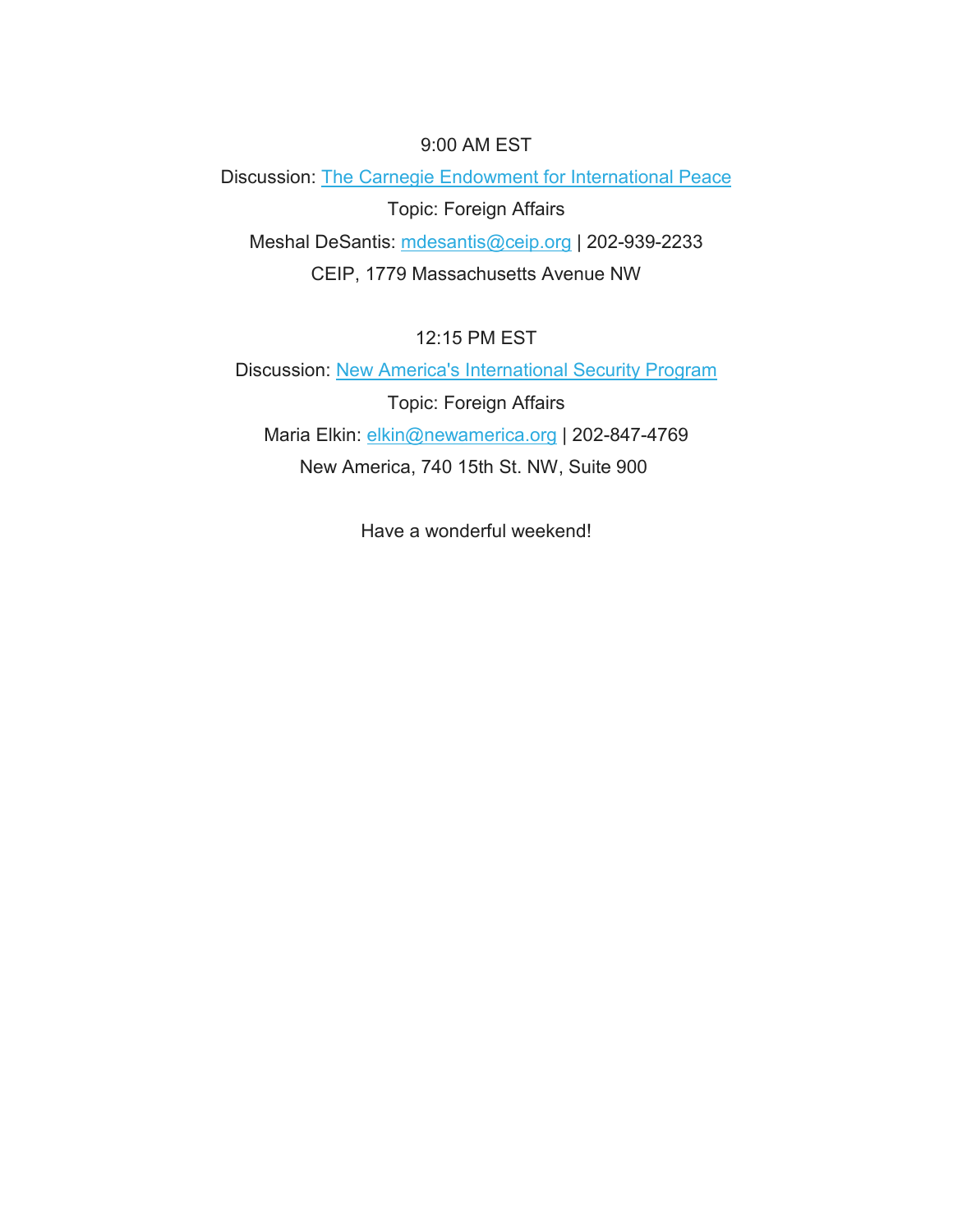|                                      | <b>Project / Applicant</b><br><b>Name</b>              | Location                      | <b>Description</b>                                                                                                                                                                                                                                                                                                                                                                                                                                                                                                                                                                                                                   | <b>Comments</b>                                                      |
|--------------------------------------|--------------------------------------------------------|-------------------------------|--------------------------------------------------------------------------------------------------------------------------------------------------------------------------------------------------------------------------------------------------------------------------------------------------------------------------------------------------------------------------------------------------------------------------------------------------------------------------------------------------------------------------------------------------------------------------------------------------------------------------------------|----------------------------------------------------------------------|
|                                      |                                                        |                               |                                                                                                                                                                                                                                                                                                                                                                                                                                                                                                                                                                                                                                      |                                                                      |
| Recent<br><b>Board</b>               | European Cars of<br>Williamsburg                       | 421 East<br>Rochambeau<br>Dr. | Request for a major amendment to an approved Special Use<br>Permit to authorize a greater than 25% expansion of an<br>existing auto sales and service establishment.                                                                                                                                                                                                                                                                                                                                                                                                                                                                 | <b>APPROVED</b><br>December 18, 2018                                 |
| <b>Actions</b>                       | Anne M. McCann                                         | 600 Old<br>Landing Rd.        | Request for a Special Use Permit for a tourist home on an<br>approximately 1-acre parcel located at (Route 717) and further<br>identified as Assessor's Parcel No. 19C-1E-16.                                                                                                                                                                                                                                                                                                                                                                                                                                                        | <b>APPROVED</b><br>December 18, 2018                                 |
| <b>Future</b><br><b>Applications</b> | Application No. UP-<br>918-18, Doswell<br>Ventures LLC | 6446<br>Richmond Rd.          | Request for a Special Use Permit to authorize the<br>establishment of a convenience store with accessory gas<br>pumps on an approximately .98-acre portion of a 1.41-acre<br>parcel located at 6446 Richmond Road (Route 60) and an<br>approximately 1.65-acre portion of a 1.72-acre parcel located<br>at 171 Lightfoot Road (Route 646) and further identified as<br>York County Assessor's Parcel Nos. 1-1A and 1-1B,<br>respectively. The remaining portions of the parcels are located<br>in James City County. The property is zoned GB (General<br>Business) and is designated General Business in the<br>Comprehensive Plan. | Scheduled for January<br>9, 2019 Planning<br>Commission meeting      |
|                                      | Application No. UP-<br>919-18, Catherine<br>Cervantes  | 308 Royal<br>Grant Dr.        | Request for a Special Use Permit to authorize the<br>establishment of a tourist home on an approximately 0.53-acre<br>parcel located at 308 Royal Grant Drive (Route 1345).                                                                                                                                                                                                                                                                                                                                                                                                                                                          | Withdrawn by<br>applicant                                            |
|                                      | Application No. UP-<br>920-19, Kimberly A.<br>Lang     | 205 Coinjock<br>Run           | Request for a Special Use Permit to authorize a spa as a home<br>occupation within a single-family detached dwelling on a 0.52-<br>acre parcel of land.                                                                                                                                                                                                                                                                                                                                                                                                                                                                              | Scheduled for January<br>9, 2019 Planning<br>Commission meeting      |
|                                      | Application No. UP-<br>921-19, Anthony L.<br>Steele    | 807 Carters<br>Neck Rd.       | Request for a Special Use Permit to authorize the<br>establishment of a tourist home on an approximately 4.9-acre<br>parcel located at 807 Carters Neck Road (Route 744).                                                                                                                                                                                                                                                                                                                                                                                                                                                            | Scheduled for<br>February 13, 2019<br>Planning Commission<br>meeting |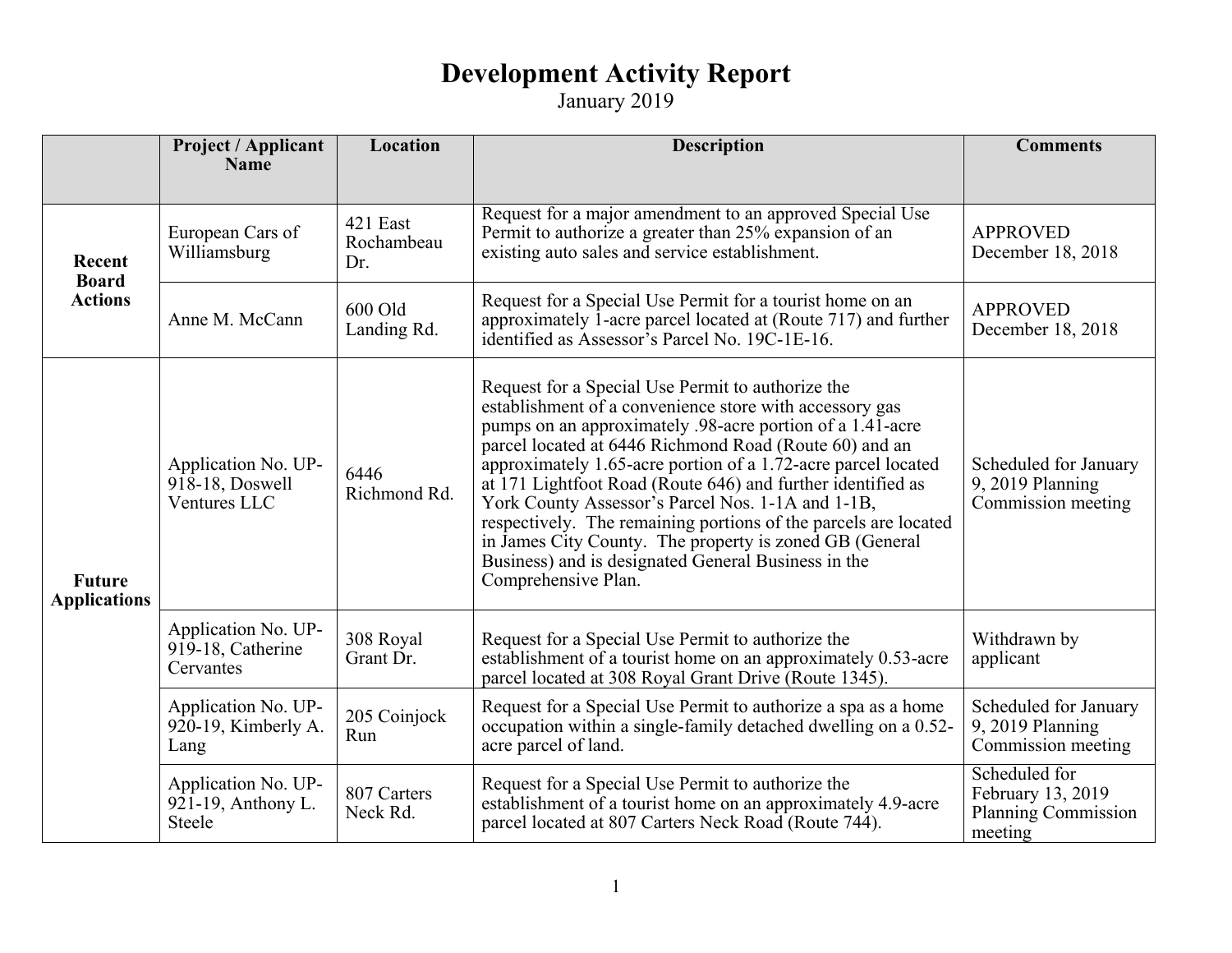|                                      | Project / Applicant<br><b>Name</b>                                      | Location                                              | <b>Description</b>                                                                                                                                                                                                                                                                                                                                                                                                                                                                                                                                                   | <b>Comments</b>                                                             |
|--------------------------------------|-------------------------------------------------------------------------|-------------------------------------------------------|----------------------------------------------------------------------------------------------------------------------------------------------------------------------------------------------------------------------------------------------------------------------------------------------------------------------------------------------------------------------------------------------------------------------------------------------------------------------------------------------------------------------------------------------------------------------|-----------------------------------------------------------------------------|
|                                      |                                                                         |                                                       |                                                                                                                                                                                                                                                                                                                                                                                                                                                                                                                                                                      |                                                                             |
| <b>Future</b><br><b>Applications</b> | Application No. UP-<br>922-19, David<br>Dafashy and<br>Mariangela Sechi | 102 Tom<br>Thomas Rd.                                 | Request for a Special Use Permit to authorize the<br>establishment of a tourist home on an approximately .37 acre<br>parcel located at 102 Tom Thomas Rd.                                                                                                                                                                                                                                                                                                                                                                                                            | Scheduled for<br>February 13, 2019<br><b>Planning Commission</b><br>meeting |
|                                      | Nelson's Grant<br>Development, LLC                                      | Route 17/Fort<br>Eustis Blvd.<br>intersection         | Request to rezone from GB-General Business to PDMU-<br>Planned Development-Mixed Use an undeveloped 1-acre<br>portion of the Patriots Square Shopping Center parcel to be<br>incorporated into the existing Nelson's Grant PDMU and<br>developed with 19 townhouse units. The applicant is also<br>requesting modifications to the original Master Plan and<br>development approval that would increase the maximum<br>number of dwelling units from 112 to 137 and eliminate the<br>ground floor commercial space in one of the yet to be<br>constructed buildings. | On hold per the<br>request of the applicant                                 |
|                                      | <b>MRP</b> Enterprises<br>LLC (Dale Moore)                              | 3204 & 3206<br>Big Bethel Rd<br>& 2233<br>Hampton Hwy | Request to rezone 3 parcels from Limited Business and R20<br>Medium Density Single Family Residential to General<br>Business subject to voluntarily proffered conditions                                                                                                                                                                                                                                                                                                                                                                                             | On hold per the<br>request of the applicant                                 |
|                                      | <b>MRP</b> Enterprises<br>LLC (Dale Moore)                              | 3204 & 3206<br>Big Bethel Rd<br>& 2233<br>Hampton Hwy | Request a Special Use Permit contingent upon approval of the<br>above-noted rezoning application to authorize the<br>establishment of a mini-storage warehouse facility                                                                                                                                                                                                                                                                                                                                                                                              | On hold per the<br>request of the applicant                                 |
| <b>Site Plans</b><br><b>Approved</b> | Rams Fuel Station                                                       | 8102 George<br>Washington<br>Memorial Hwy.            | Replacing existing underground storage tanks and canopies.                                                                                                                                                                                                                                                                                                                                                                                                                                                                                                           | Approved on<br>December 3, 2018                                             |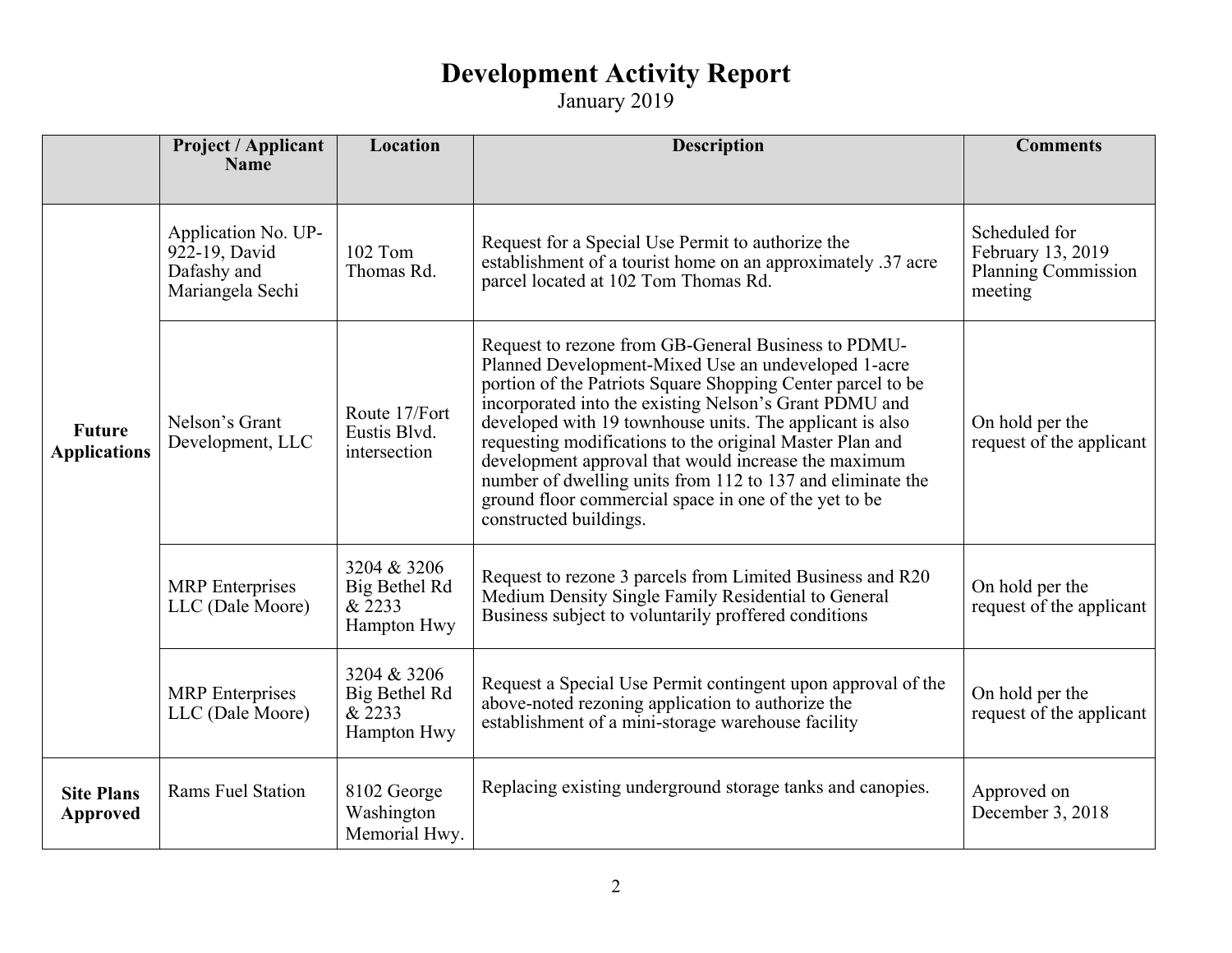|                                       | <b>Project / Applicant</b><br><b>Name</b>                 | Location                   | <b>Description</b>                                                                                                                                                                                                                  | <b>Comments</b>                  |
|---------------------------------------|-----------------------------------------------------------|----------------------------|-------------------------------------------------------------------------------------------------------------------------------------------------------------------------------------------------------------------------------------|----------------------------------|
|                                       | <b>Busch Industrial</b><br>Park, Lot 11A,<br>Amendment #1 | 700 Alexander<br>Lee Pkwy. | Construction of 7 additional parking spaces.                                                                                                                                                                                        | Approved on<br>December 3, 2018  |
| <b>Site Plans</b>                     | Four Seasons<br>Apartments                                | 122Z Pinewood<br>Cresc.    | The removal of an existing tennis court and the installation of a<br>new clubhouse for use by the tenants of the Four Seasons<br>Apartments.                                                                                        | Approved on<br>December 12, 2018 |
| Approved                              | Whittaker's Mill<br>Townhomes 8-Lot<br>Addition           | 1500 Penniman<br>Rd.       | This plan proposes 8 additional townhome lots within the<br>existing overall Whittaker's Mill development. Proposed road<br>extension, utilities, drainage, landscaping and lighting have<br>been provided for the additional lots. | Approved on<br>December 18, 2018 |
| <b>Site Plans</b><br><b>Submitted</b> | Sprint MIMMO<br>Monopole Tower,<br>Antenna<br>Replacement | 2100Z<br>Merrimac Trl.     | Remove (3) existing antennas and radios with associated<br>cables. Install (3) new antennas with associated cables. Install<br>(1) cabinet within existing leased space.                                                            | Submitted on<br>December 4, 2018 |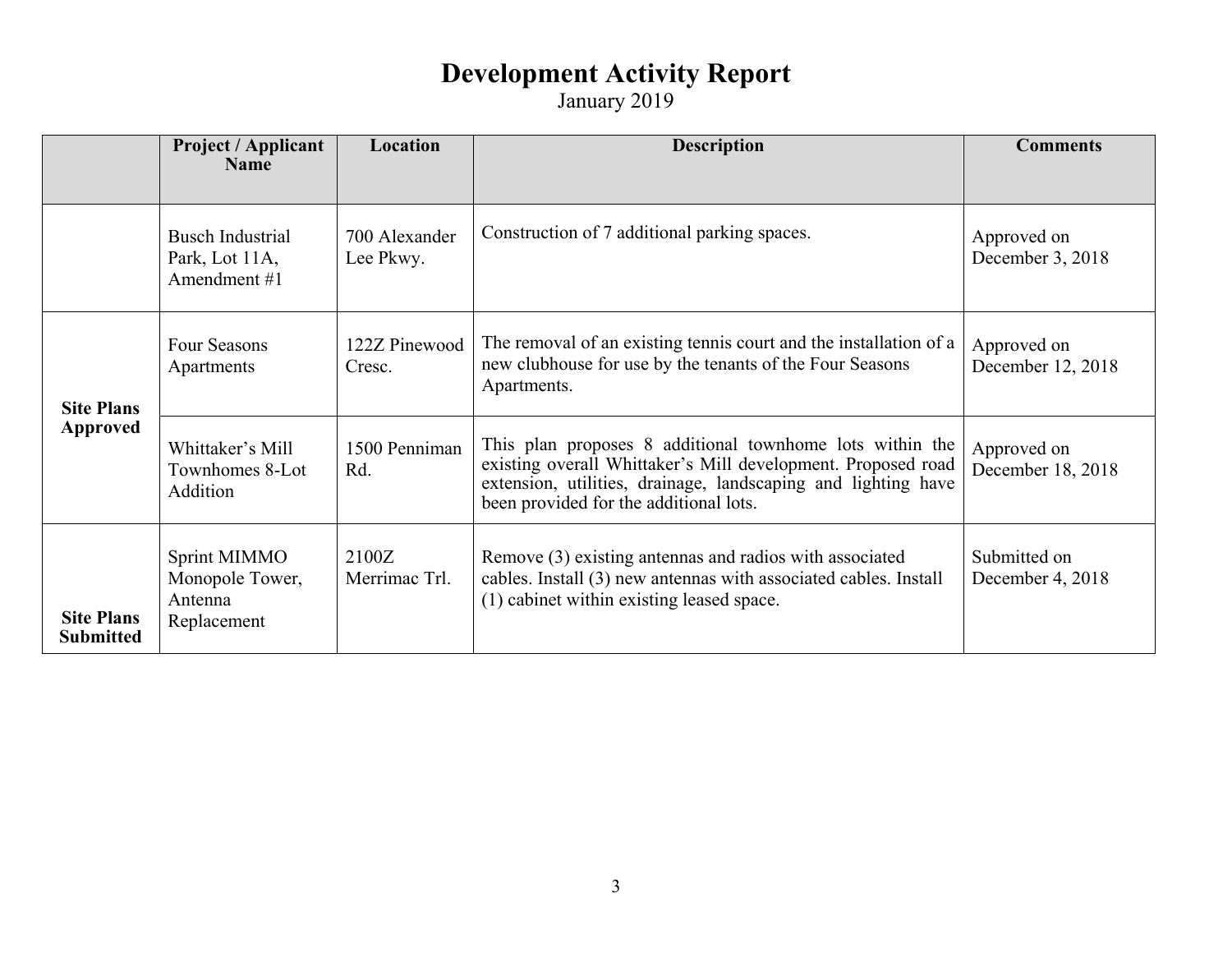|                                       | Project / Applicant<br><b>Name</b>                   | Location                                   | <b>Description</b>                                                                                                                                                                                                                                                                                                                                                                                                                                                                                                                                 | <b>Comments</b>                   |
|---------------------------------------|------------------------------------------------------|--------------------------------------------|----------------------------------------------------------------------------------------------------------------------------------------------------------------------------------------------------------------------------------------------------------------------------------------------------------------------------------------------------------------------------------------------------------------------------------------------------------------------------------------------------------------------------------------------------|-----------------------------------|
|                                       |                                                      |                                            |                                                                                                                                                                                                                                                                                                                                                                                                                                                                                                                                                    |                                   |
|                                       | Wawa                                                 | 2610 George<br>Washington<br>Memorial Hwy. | The proposed project consists of the construction of a new<br>Wawa to be located along Route 17. Proposed improvements<br>includes a new 6049 square foot Wawa building, fuel canopy,<br>drive aisles, parking areas, curbing, water and sewer<br>connections, a storm drainage network and a right turn lane.<br>Site work includes relocation of existing water and sewer<br>mains, demolition of portions of the existing utilities along<br>with other site features, clearing and grading, utility<br>installations, paving, and landscaping. | Submitted on<br>December 6, 2018  |
|                                       | <b>Four Seasons</b>                                  | 122Z Pinewood<br>Cresc.                    | The removal of an existing tennis court and the installation of a<br>new clubhouse for use by the tenants of the Four Seasons<br>Apartments.                                                                                                                                                                                                                                                                                                                                                                                                       | Submitted on<br>December 7, 2018  |
|                                       | <b>Busch Monopole</b><br>Tower                       | 1685 Merrimac<br>Trl.                      | 175' (170' with 5' Lightning Rod) Semi-Flush Monopole<br>Tower with associated 50'x50' fenced compound.                                                                                                                                                                                                                                                                                                                                                                                                                                            | Submitted on<br>December 12, 2018 |
| <b>Site Plans</b><br><b>Submitted</b> | Caliber Collision                                    | 317 Bypass Rd.                             | Construction of 18,635 sf auto-body repair center for body<br>repair and painting.                                                                                                                                                                                                                                                                                                                                                                                                                                                                 | Submitted on<br>December 19, 2018 |
|                                       | <b>Water Country USA</b><br>Chowabunga Food<br>Kiosk | 176 Water<br>Country Pkwy.                 | Demolishing an existing food kiosk and replacing it with a<br>new food kiosk.                                                                                                                                                                                                                                                                                                                                                                                                                                                                      | Submitted on<br>December 19, 2018 |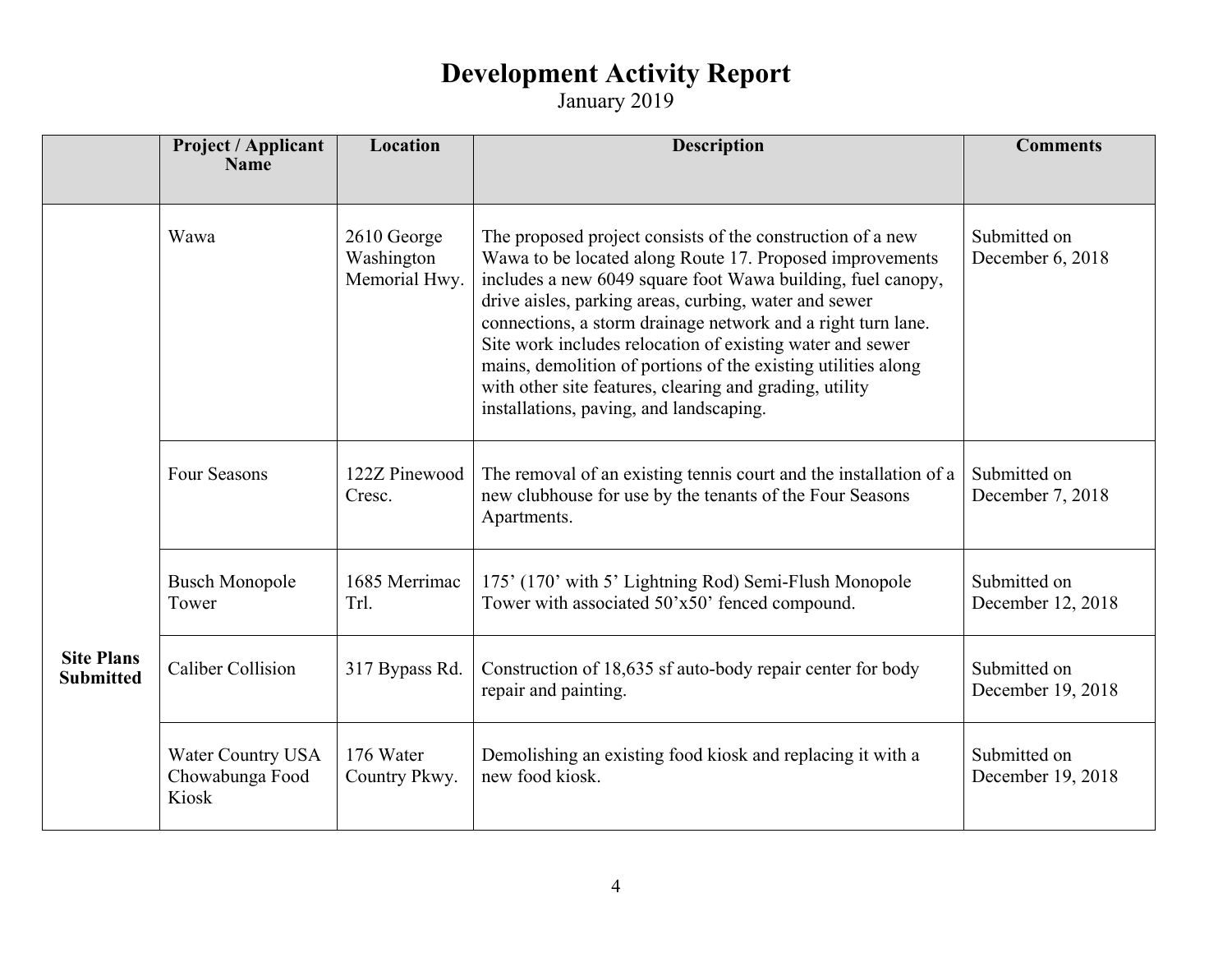|                                       | Project / Applicant<br><b>Name</b>              | Location                                   | <b>Description</b>                                                                                                                                                                                                                                                                                                                                                                                                                                        | <b>Comments</b>                   |
|---------------------------------------|-------------------------------------------------|--------------------------------------------|-----------------------------------------------------------------------------------------------------------------------------------------------------------------------------------------------------------------------------------------------------------------------------------------------------------------------------------------------------------------------------------------------------------------------------------------------------------|-----------------------------------|
|                                       |                                                 |                                            |                                                                                                                                                                                                                                                                                                                                                                                                                                                           |                                   |
|                                       | T-Mobile Hardening<br>Generator<br>Installation | 700 Penniman<br>Rd.                        | Install new 25k Diesel Generator w/220 gallon belly tank on a<br>PreCast Composite Pad within the existing cellular compound<br>area beneath the existing transmission tower.                                                                                                                                                                                                                                                                             | Submitted on<br>December 20, 2018 |
|                                       | Valvoline Instant Oil<br><b>Change Facility</b> | 2716 George<br>Washington<br>Memorial Hwy. | A proposed 3-bay Valvoline Instant Oil Change facility with a<br>dumpster enclosure, associated pavement, as well as all other<br>necessary improvements. The proposed Valvoline site is<br>adjacent to a proposed Wawa development which will have<br>cross access between the two. Valvoline is proposing a<br>driveway entrance onto Theatre Rd., while the Wawa is<br>providing an entrance (on their own site) to George<br>Washington Memorial Hwy. | Submitted on<br>December 20, 2018 |
| <b>Site Plans</b><br><b>Submitted</b> | Peninsula Islamic<br>Community Center,<br>Inc.  | 325 Village<br>Ave.                        | <b>Islamic Community Center</b>                                                                                                                                                                                                                                                                                                                                                                                                                           | Submitted on<br>December 21, 2018 |
|                                       | <b>Kelton Station</b><br>Apartments             | 206 Lightfoot<br>Rd.                       | This project consists of 10 apartment buildings, a<br>clubhouse/pool, and pump station.                                                                                                                                                                                                                                                                                                                                                                   | Submitted on<br>December 26, 2018 |
|                                       | T-Mobile Hardening<br>Generator<br>Installation | 314Z Waller<br>Mill Rd.                    | Install new 15kW Diesel Generator w/160 Gallon Belly Tank<br>on a PreCast Composite Pad within the existing cellular<br>compound.                                                                                                                                                                                                                                                                                                                         | Submitted on<br>December 26, 2018 |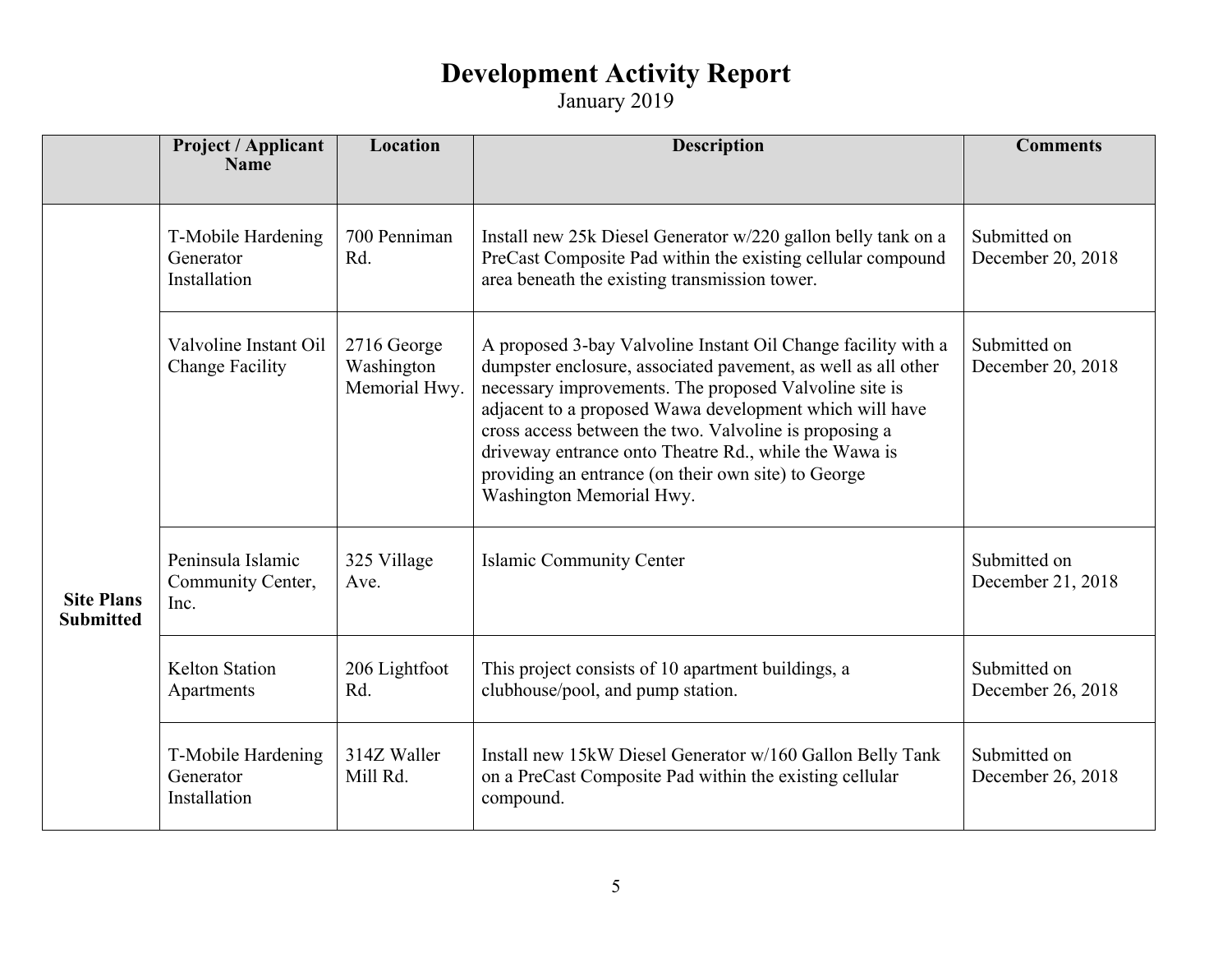|                                                       | Project / Applicant<br><b>Name</b>                            | <b>Location</b>                 | <b>Description</b>                                                                                                                                                                                                                                                                            | <b>Comments</b>                          |
|-------------------------------------------------------|---------------------------------------------------------------|---------------------------------|-----------------------------------------------------------------------------------------------------------------------------------------------------------------------------------------------------------------------------------------------------------------------------------------------|------------------------------------------|
|                                                       |                                                               |                                 |                                                                                                                                                                                                                                                                                               |                                          |
|                                                       | T-Mobile<br>VA70119C,<br>Concrete Pad and<br>Antenna Addition | 2032 Old<br>Williamsburg<br>Rd. | T-Mobile proposes to install a $2'-2'x10'$ concrete pad which<br>will hold a 25kW diesel emergency backup generator. T-<br>Mobile will also install (9) new panel antenna's and (6) new<br>RRU's on an existing tower.                                                                        | Submitted on<br>December 27, 2018        |
| <b>Site Plans</b><br><b>Submitted</b>                 | T-Mobile<br>VA70544A,<br>Concrete Pad and<br>Antenna Addition | 2100 Crawford<br>Rd.            | T-Mobile proposes to install a 4'x8' concrete pad which will<br>hold a 25kW diesel emergency backup generator. T-Mobile<br>will also install $(9)$ new panel antenna's and $(6)$ new RRU's on<br>an existing tower.                                                                           | Submitted on<br>December 27, 2018        |
|                                                       | <b>Bunting Point, Phase</b><br>$\overline{2}$                 | 328 Bunting<br>Point Rd.        | This project is proposed lot single-family detached subdivision<br>designed in accordance with York County's RR cluster zoning.<br>The new subdivision will be developed on a 16.85 acre parcel.<br>Access to the lots will be from the extension of Bunting Point<br>Rd.                     | Approved on<br>December 7, 2018          |
| <b>Subdivision</b><br><b>Plans</b><br><b>Approved</b> | Smith Farms, Phase                                            | 517 Yorktown<br>Rd.             | Phase 1 development plans for 43 residential lots of a 113 lot<br>subdivision. This initial phase of development will also include<br>infrastructure improvements for the overall development<br>including drainage systems and BMP's, water and sewer<br>systems, and sanitary pump station. | Prelim. Approval on<br>December 20, 2018 |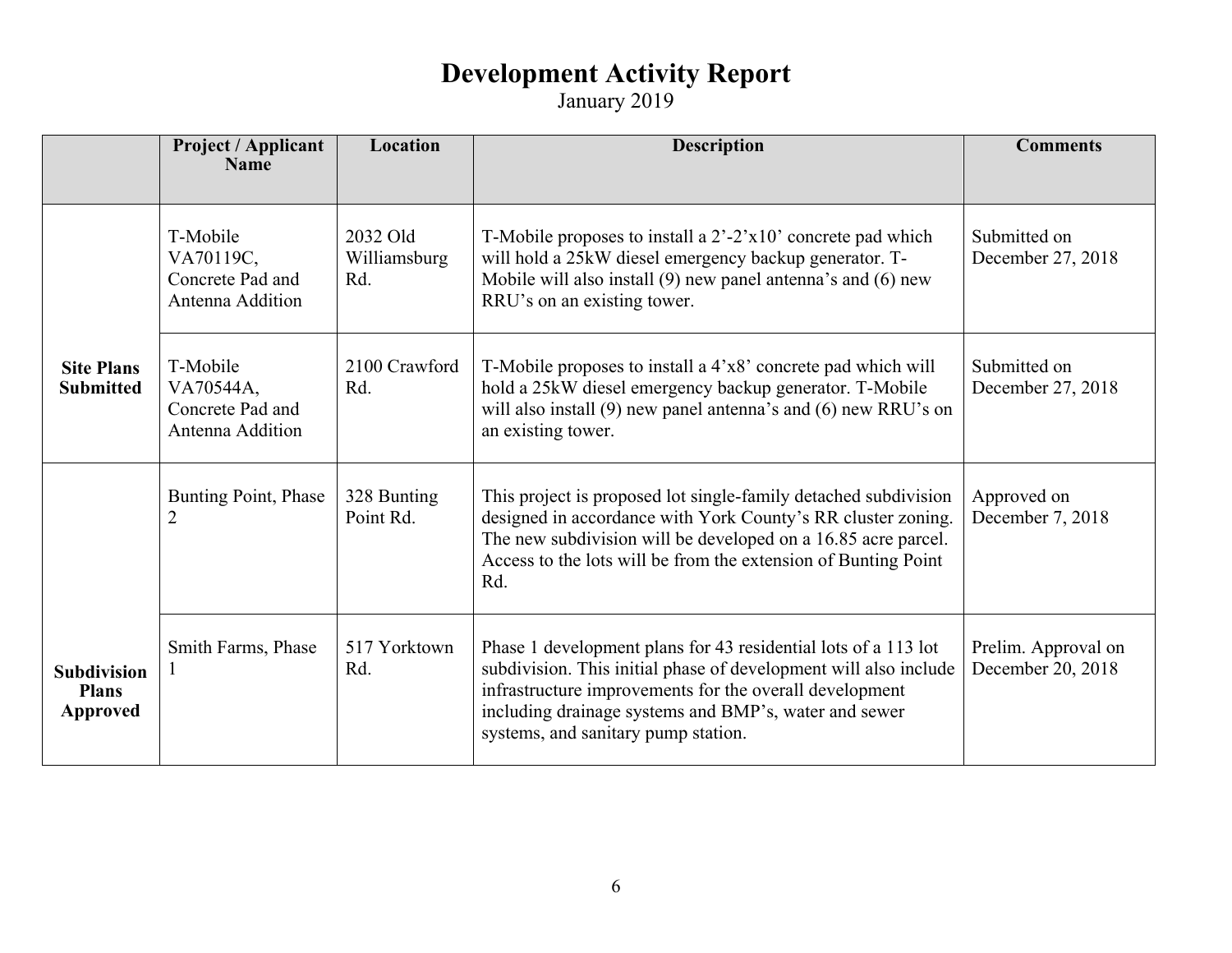|                                                | Project / Applicant<br><b>Name</b>                                                            | Location                  | <b>Description</b>                                                                                                                                                                                                                                                            | <b>Comments</b>                          |
|------------------------------------------------|-----------------------------------------------------------------------------------------------|---------------------------|-------------------------------------------------------------------------------------------------------------------------------------------------------------------------------------------------------------------------------------------------------------------------------|------------------------------------------|
|                                                | <b>Bunting Point, Phase</b><br>2                                                              | 328 Bunting<br>Point Rd.  | This project is a proposed 12 lot single-family detached<br>subdivision designed in accordance with York County's cluster<br>zoning. The new subdivision will be developed on a 16.85 acre<br>parcel. Access to the lots will be from the extension of Bunting<br>Point Road. | Prelim. Approval on<br>December 20, 2018 |
| <b>Subdivision</b><br><b>Plans</b><br>Approved | Hidden Harbor,<br>Family Subd. of the<br>Prop. of Charles A.<br>Huffman, III Being<br>Lot $4$ | 201 Hidden<br>Hbr.        | 3 lot family subdivision                                                                                                                                                                                                                                                      | Approved on<br>December 20, 2018         |
|                                                | <b>Kelton Station</b>                                                                         | 206 Lightfoot<br>Rd.      | <b>Final Plat</b>                                                                                                                                                                                                                                                             | Submitted on<br>December 4, 2018         |
| <b>Subdivision</b><br><b>Plans</b>             | Cromwell Lane,<br>Queens Creek<br>Estates, Section 1<br>Vacated, Resubd. of<br>Lot 36, Lot 37 | 108 Wellington<br>Dr.     | Vacate R/W Cromwell Lane                                                                                                                                                                                                                                                      | Submitted on<br>December 12, 2018        |
| <b>Submitted</b>                               | Barber, Michael D.<br>& Susan L.                                                              | 1704 Calthrop<br>Neck Rd. | Subdivision of property into two lots.                                                                                                                                                                                                                                        | Submitted on<br>December 14, 2018        |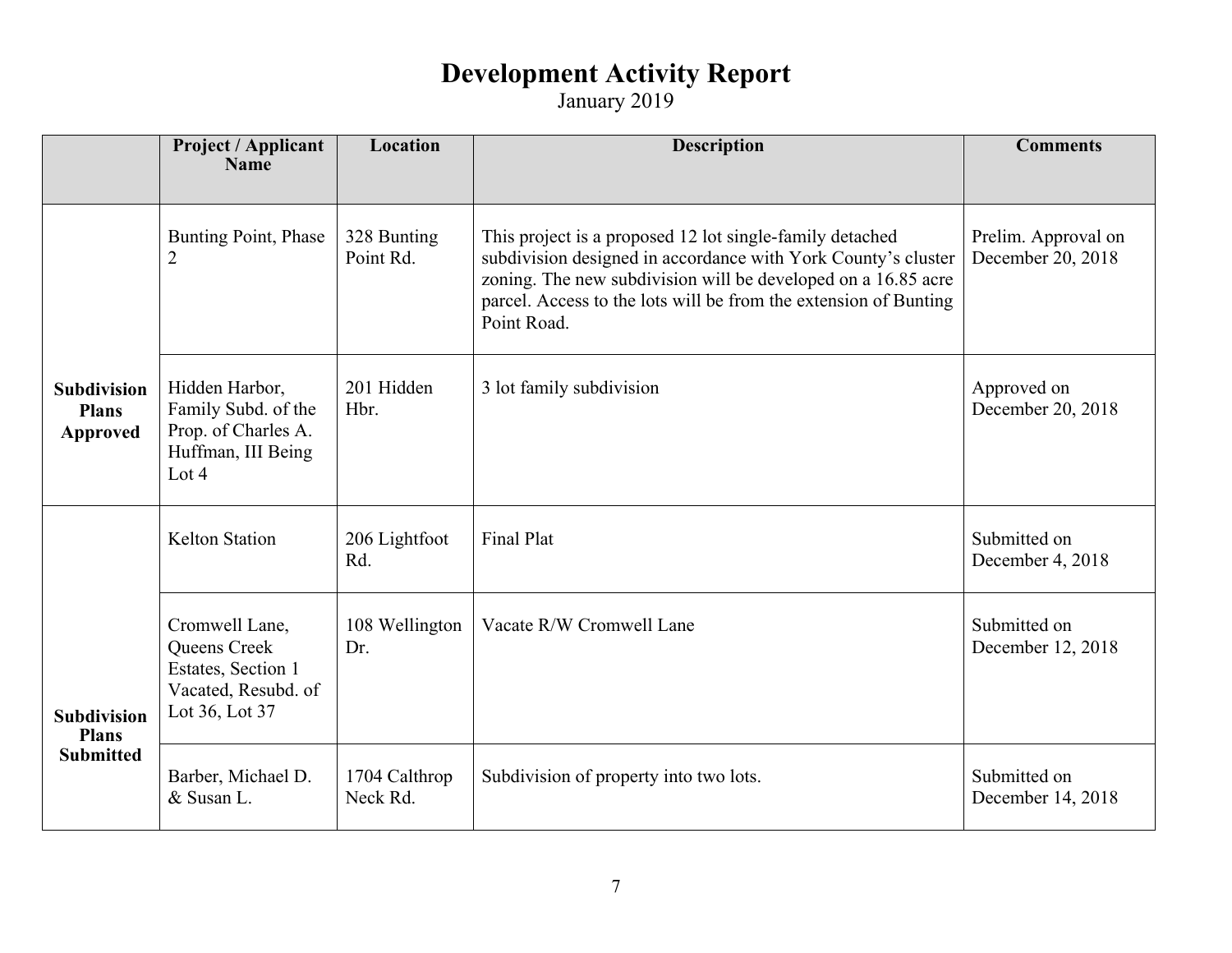|                                                        | <b>Project / Applicant</b><br><b>Name</b>                                                                                                | <b>Location</b>                          | <b>Description</b>                                                                                                           | <b>Comments</b>                   |
|--------------------------------------------------------|------------------------------------------------------------------------------------------------------------------------------------------|------------------------------------------|------------------------------------------------------------------------------------------------------------------------------|-----------------------------------|
|                                                        | Burcher, Miles C.<br>and Brocksmith, Jr.,<br>Gary L. and Smith,<br>Pamela Lynne &<br>Burcher, Miles C.<br>and Brocksmith, Jr.<br>Gary L. | 600, 704, &<br>709 Patricks<br>Creek Rd. | <b>Final Plat</b>                                                                                                            | Submitted on<br>December 14, 2018 |
|                                                        | Dawson, Mary Lee,<br>Subdivision                                                                                                         | 710 Dare Rd.                             | 2 Lot Subdivision                                                                                                            | Submitted on<br>December 18, 2018 |
|                                                        | Arbordale, Phase II,<br>Amendment #1                                                                                                     | 401 Bulifants<br>Blvd.                   | This project is an amendment to Arbordale, Phase II.<br>Roadways and utilities are being modified with 3 additional<br>lots. | Submitted on<br>December 18, 2018 |
| <b>Subdivision</b><br><b>Plans</b><br><b>Submitted</b> | Whittaker's Mill<br>Single Family<br>Townhomes, Section<br>1, Phase 4                                                                    | 310 Z<br>Clement's Mill<br>Trce.         | Final Plat                                                                                                                   | Submitted on<br>December 18, 2018 |
|                                                        | Whittakers's Mill<br>Single Family<br>Detached Homes,<br>Section 2, Phase 2B                                                             | 600 Clement's<br>Mill Trce.              | Phase 2B plat of subdivision for Whittaker's Mill Single<br>Family Detached.                                                 | Submitted on<br>December 26, 2018 |